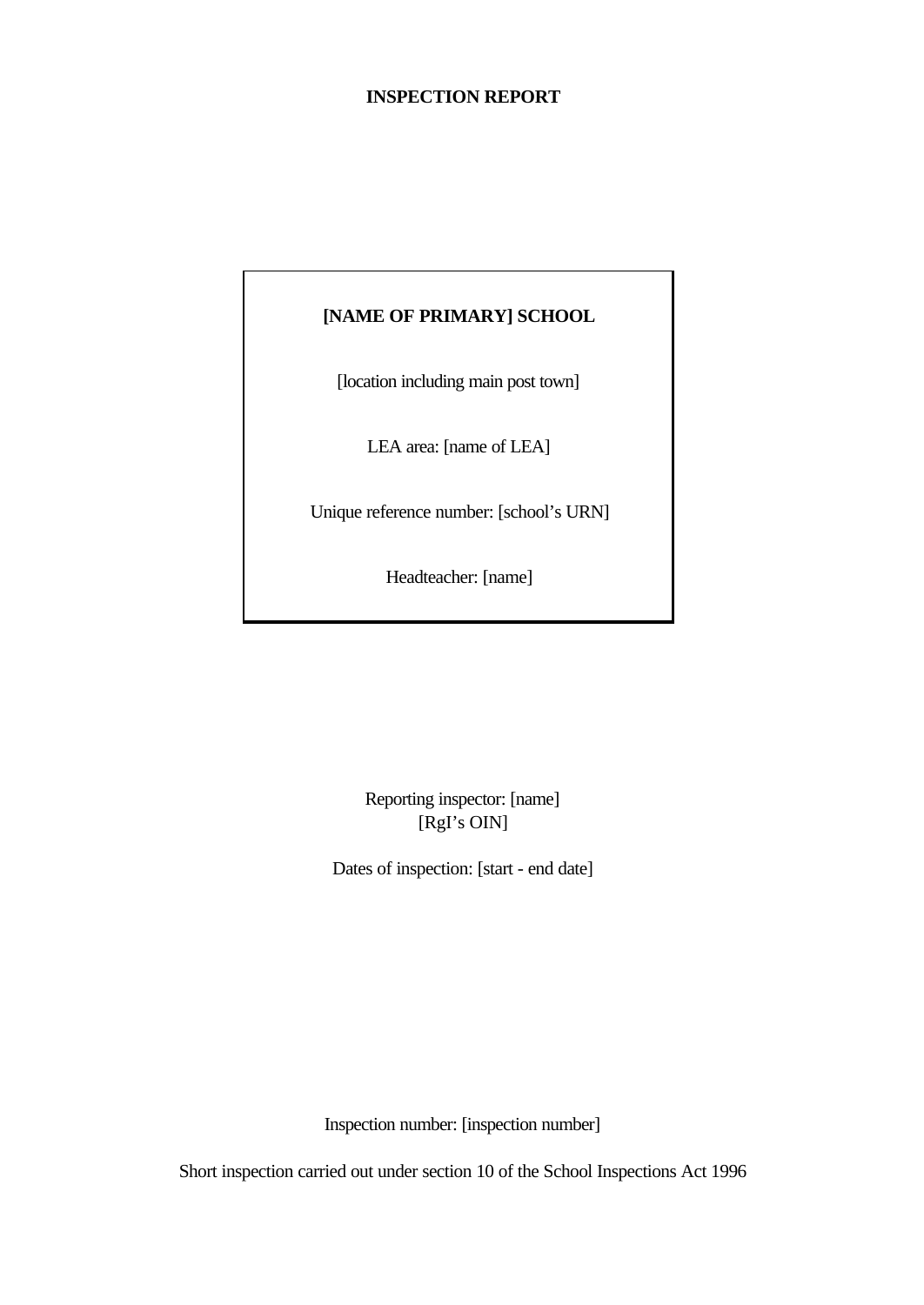© Crown copyright [year of publication]

This report may be reproduced in whole or in part for non-commercial educational purposes, provided that all extracts quoted are reproduced verbatim without adaptation and on condition that the source and date thereof are stated.

Further copies of this report are obtainable from the school. Under the School Inspections Act 1996, the school must provide a copy of this report and/or its summary free of charge to certain categories of people. A charge not exceeding the full cost of reproduction may be made for any other copies supplied.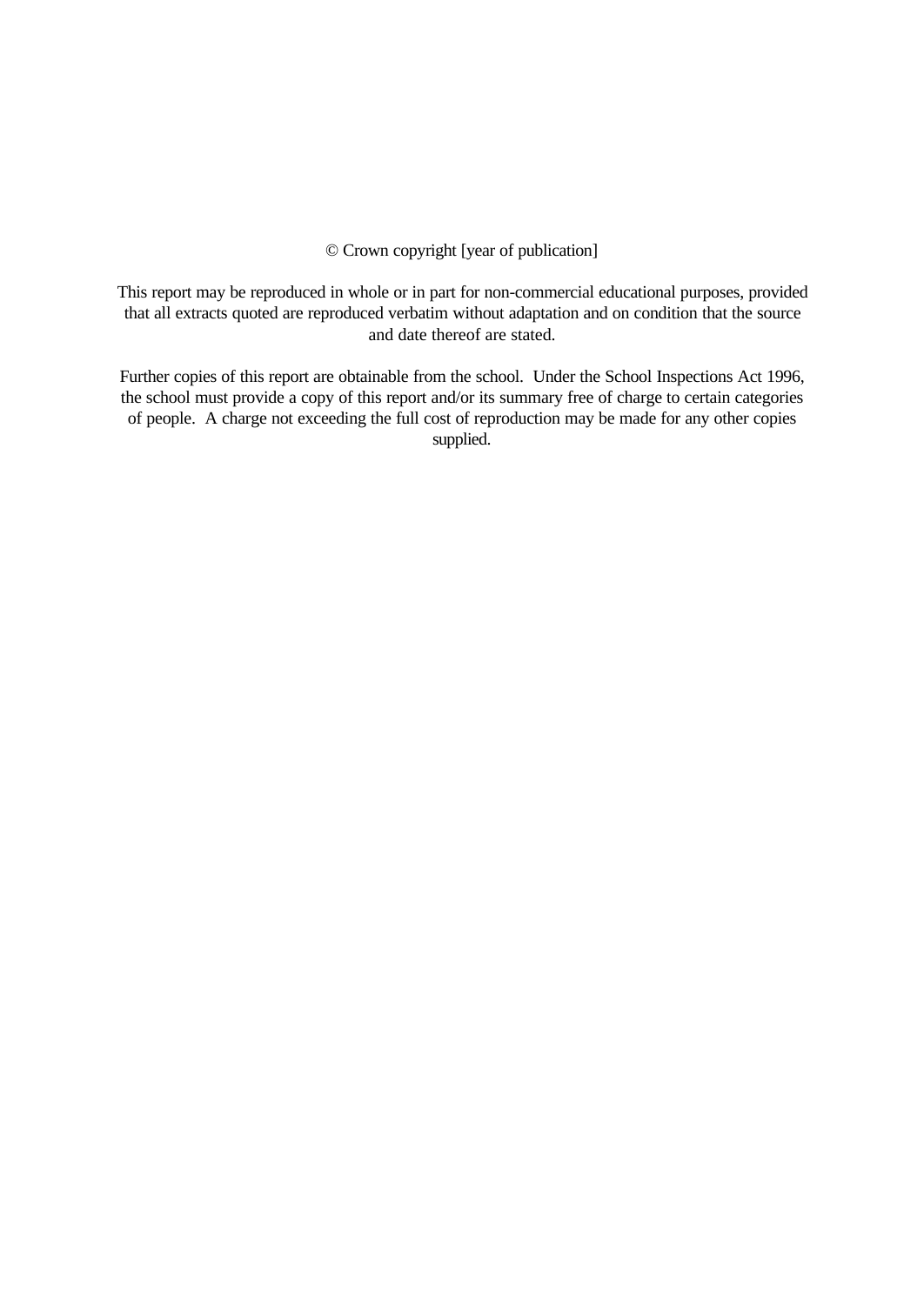## **INSPECTION REPORT**

## **MILTON ABBOT SCHOOL**

Milton Abbot, Tavistock

LEA area: Devon

Unique reference number: 113258

Headteacher: Mr P Jones

Reporting inspector: Mr Graham R Sims 28899

Dates of inspection:  $6^{th} - 7^{th}$  February 2001

Inspection number: 197406 Short inspection carried out under section 10 of the School Inspections Act 1996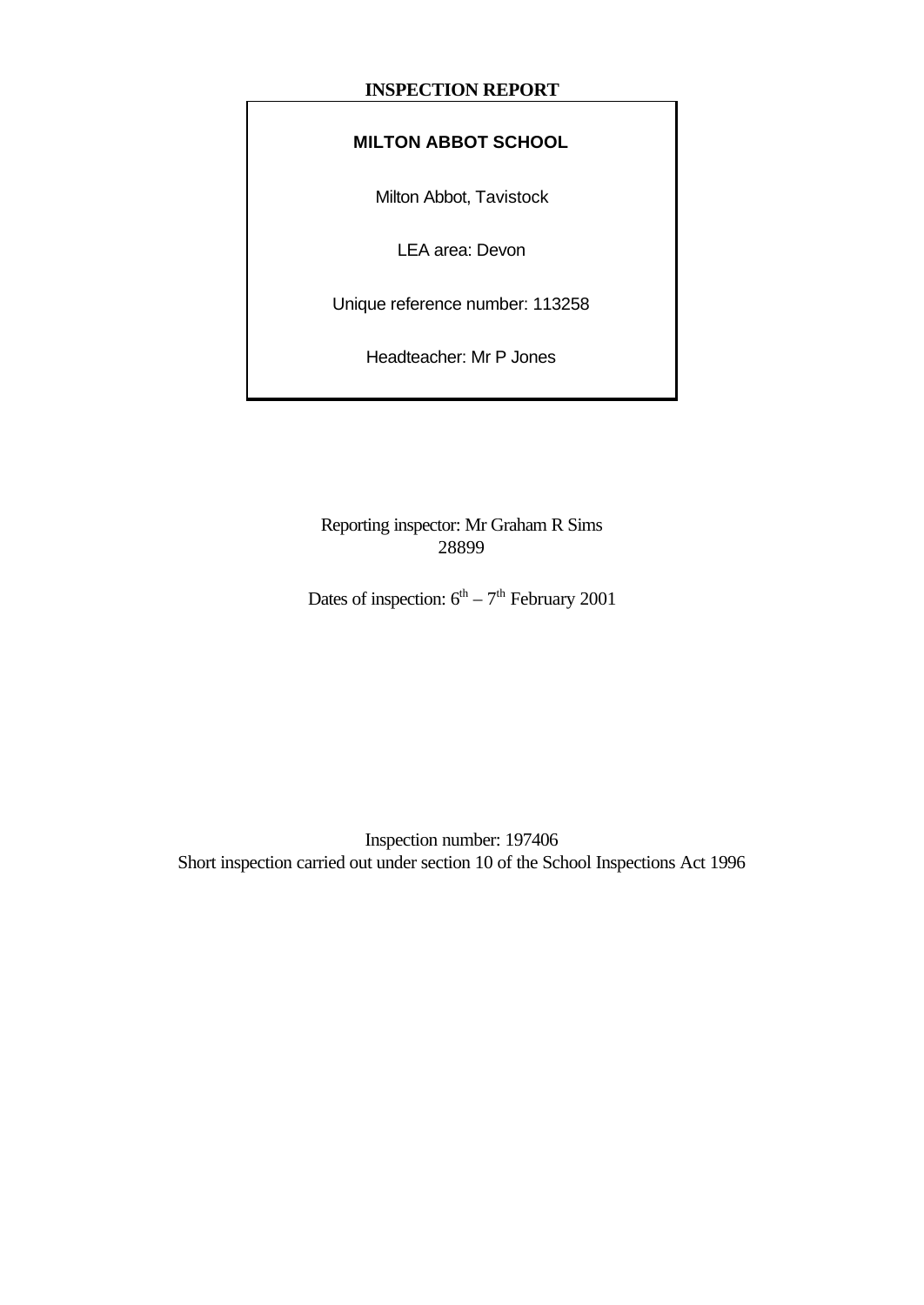#### **INFORMATION ABOUT THE SCHOOL**

| Type of school:      | Infant and Junior |
|----------------------|-------------------|
| School category:     | Community         |
| Age range of pupils: | $4 - 11$          |
| Gender of pupils:    | Mixed             |
|                      |                   |

Postcode: PL19 0PS Telephone number: 01822 870273 Fax number: 01822 870273

School address: Milton Abbot School Milton Green Milton Abbot TAVISTOCK Devon Email: admin@miltonabbot.devon.sch.uk

© Crown copyright 2001

This report may be reproduced in whole or in part for non-commercial educational purposes, provided that all extracts quoted are reproduced verbatim without adaptation and on condition that the source and date thereof are stated.

Further copies of this report are obtainable from the school. Under the School Inspections Act 1996, the school must provide a copy of this report and/or its summary free of charge to certain categories of people. A charge not exceeding the full cost of reproduction may be made for any other copies supplied.

Appropriate authority: The governing body Name of chair of governors: Mr N Hurn

## Date of previous inspection:  $16^{th}$  September 1997 **INFORMATION ABOUT THE INSPECTION TEAM**

| Team members |                |                      |
|--------------|----------------|----------------------|
| 28899        | Mr G Sims      | Registered inspector |
| 14032        | Mrs M Saunders | Lay inspector        |
| 30266        | Mrs H Rask     | Team inspector       |

The inspection contractor was:

WES World-wide Education Service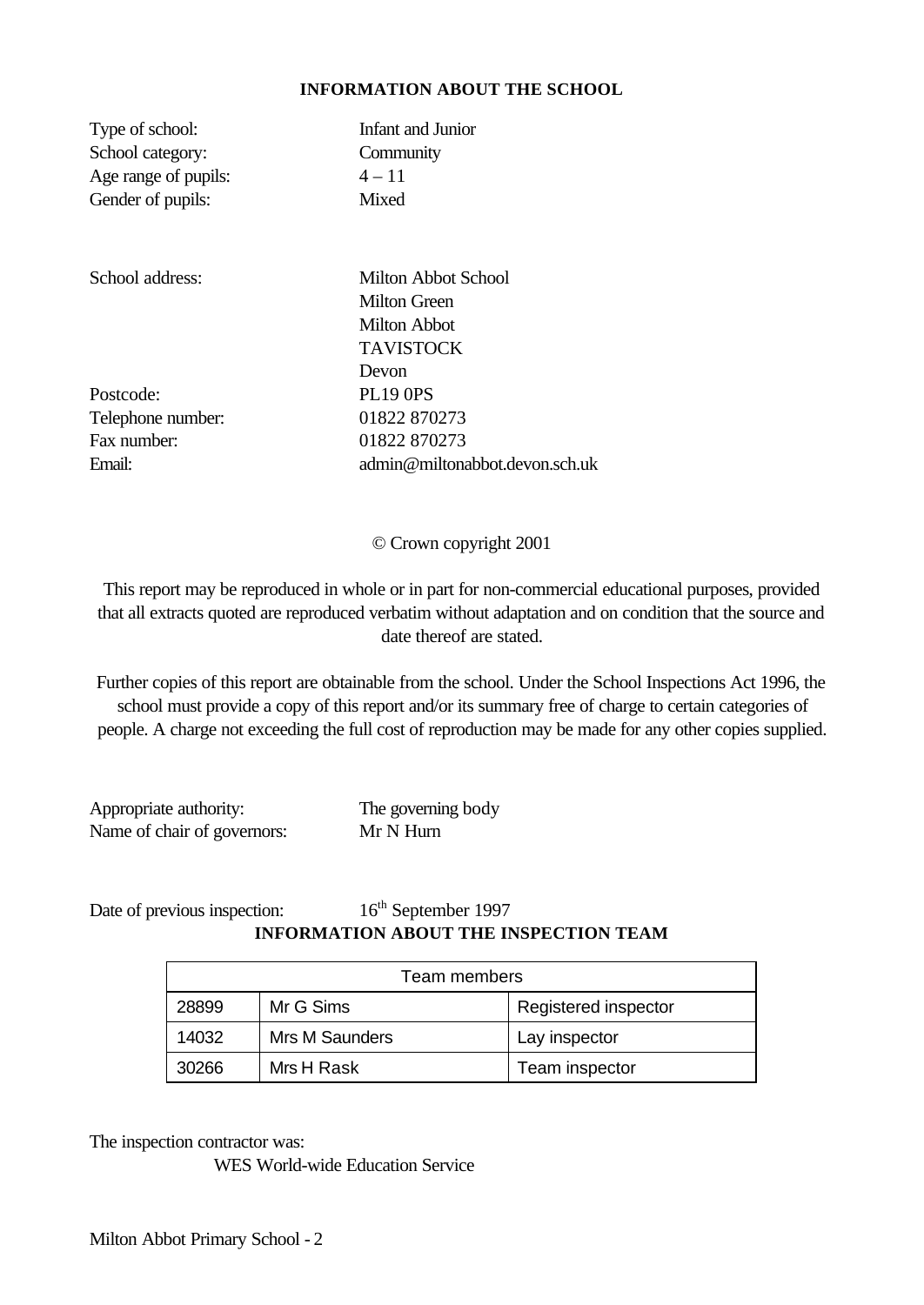Canada House 272 Field End Road **EASTCOTE** Middlesex HA4 9NA

Any concerns or complaints about the inspection or the report should be raised with the inspection contractor. Complaints that are not satisfactorily resolved by the contractor should be raised with OFSTED by writing to:

> The Complaints Manager Inspection Quality Division The Office for Standards in Education Alexandra House 33 Kingsway LONDON WC2B 6SE

#### **REPORT CONTENTS**

#### **PART A: SUMMARY OF THE REPORT 6**

**PART B: COMMENTARY**

Information about the school How good the school is What the school does well What could be improved How the school has improved since its last inspection **Standards** Pupils' attitudes and values Teaching and learning Other aspects of the school How well the school is led and managed Parents' and carers' views of the school

| <b>PART B: COMMENTARY</b>                     |    |
|-----------------------------------------------|----|
| <b>WHAT THE SCHOOL DOES WELL</b>              | 13 |
| <b>WHAT COULD BE IMPROVED</b>                 | 17 |
| WHAT SHOULD THE SCHOOL DO TO IMPROVE FURTHER? | 20 |
|                                               |    |

## **PART C: SCHOOL DATA AND INDICATORS 21 PART A: SUMMARY OF THE REPORT**

#### **INFORMATION ABOUT THE SCHOOL**

The school is situated in the village of Milton Abbot, midway between the towns of Launceston and Tavistock. At present, there are 91 boys and girls on roll between the ages of four and eleven. It is much smaller than most primary schools. The school draws its pupils from the villages of Milton Abbot and Chillaton and from the surrounding rural areas. Although quite varied, the socioeconomic background of the pupils is generally above average. No pupils come from minority ethnic backgrounds or from homes where English is not the main spoken language. Very few pupils are known to be eligible for free school meals. One fifth of the pupils have been identified as having special educational needs, which is similar to the national average. Four pupils have

Page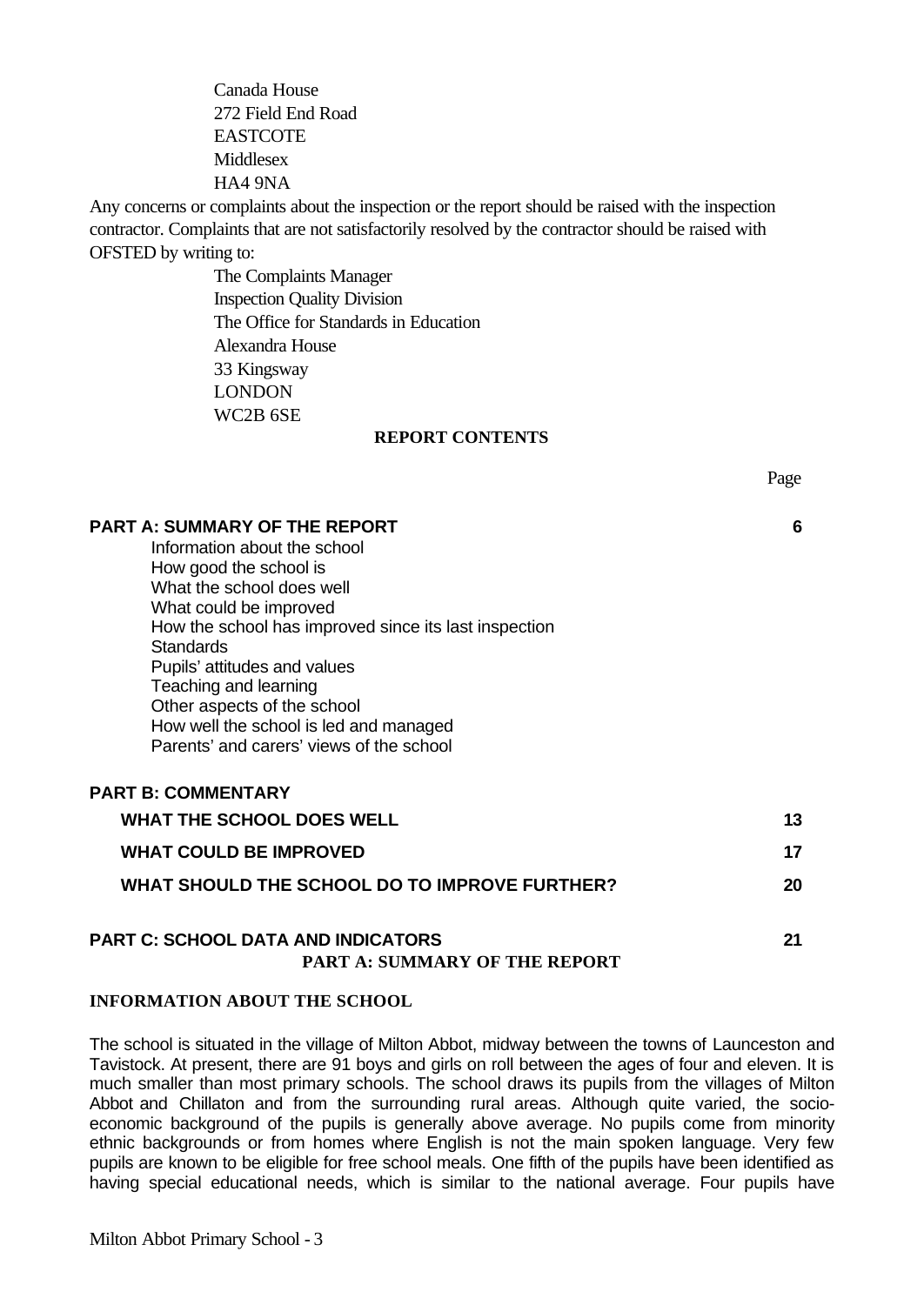statements of special educational need, which is above average. The range of attainment when children join the Reception class is wide but, overall, it is above average. Since the last inspection, the school has acquired additional land which has provided car parking facilities, a sports pitch and an environmental study area. An additional classroom has been built and the number of pupils on roll has risen by about 20 per cent. The school is growing in popularity.

## **HOW GOOD THE SCHOOL IS**

Milton Abbot Primary School is a good school with many very good features and few weaknesses. Pupils make good progress throughout the school and achieve standards which are well above average by the age of eleven. The overall quality of the teaching is good, and there is a significant amount of very good teaching. The headteacher provides capable leadership and receives good support from a dedicated and hard-working staff. There is a very strong sense of community within the school. Although expenditure per pupil is well above average, the school provides satisfactory value for money.

### **What the school does well**

- Good quality teaching enables pupils to achieve high academic standards.
- ? The school responds well to new initiatives and developments which improve pupils' opportunities for learning.
- The school makes good provision for pupils' personal development, resulting in mature and responsible attitudes and an enthusiasm for learning.
- High standards of behaviour and very good inter-personal relationships help to create a closely-knit community in which every individual is valued.

## **What could be improved**

- The teaching and use of information and communication technology.
- The way subjects other than English contribute to the development of pupils' writing skills. The overall balance of the curriculum.

*The areas for improvement will form the basis of the governors' action plan, which will be sent to all parents and carers of pupils in the school.*

## **HOW THE SCHOOL HAS IMPROVED SINCE ITS LAST INSPECTION**

There has been a good degree of improvement since the last inspection, which took place in September 1997. The school has tackled all of the key issues from the last inspection successfully. Schemes of work were implemented for art, physical education and the youngest pupils, and there is now greater consistency in planning the curriculum throughout the school. Further modifications have been made in order to accommodate the new National Curriculum. The teaching of religious education and standards achieved by pupils in this subject have improved. The school now caters well for the pupils' spiritual development through the daily act of collective worship and through incidental opportunities to raise pupils' awareness of the wonders of the world in which they live. The school now pays better attention to the professional development of its staff.

Academic standards have improved throughout the school, but particularly in writing and mathematics at Key Stage 1, and English and mathematics at Key Stage 2. The rate of improvement is better than the national trend. There have also been improvements in the quality of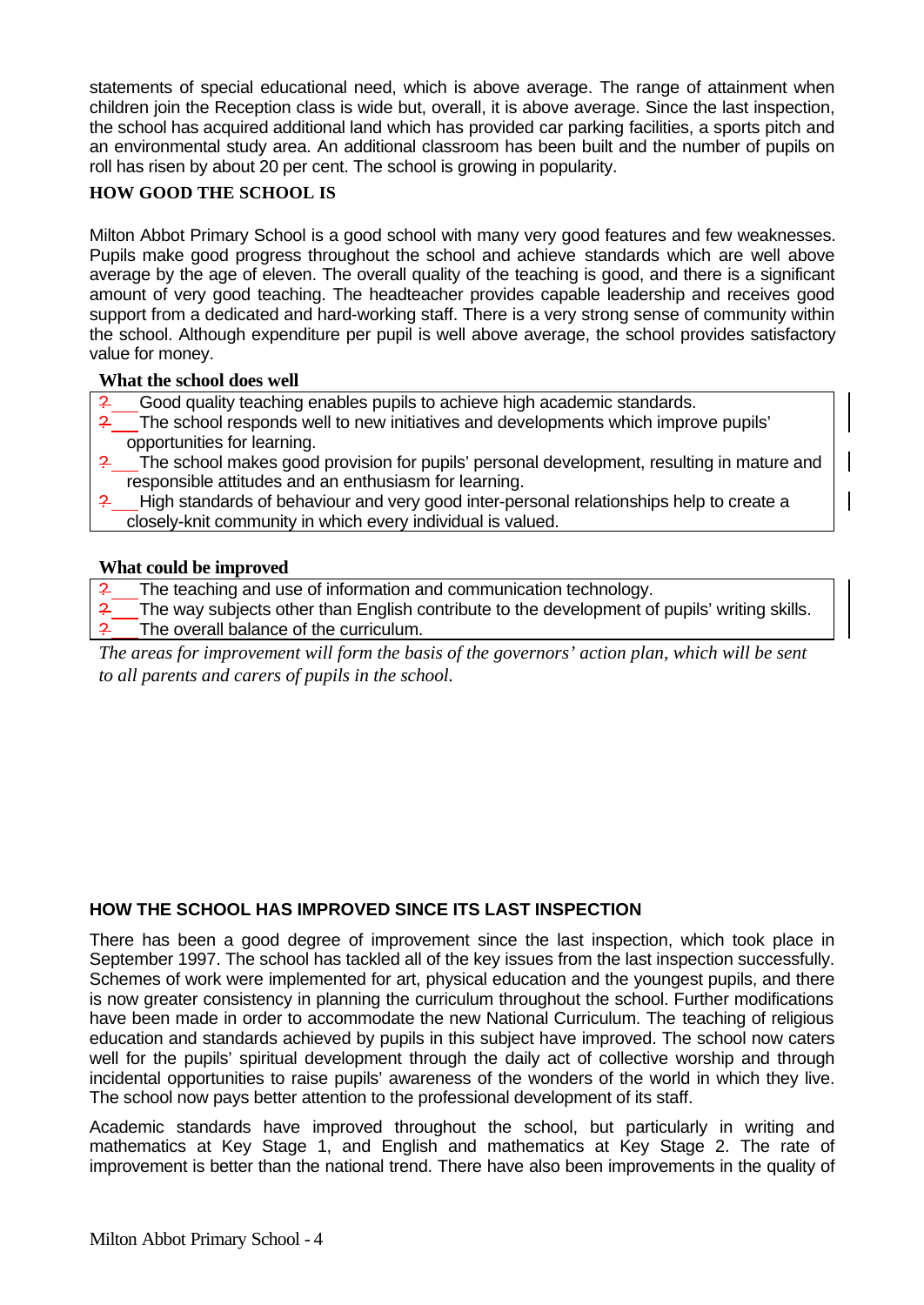teaching. During this inspection, no unsatisfactory teaching was observed and there was a greater percentage of good and very good teaching.

### **STANDARDS**

The table shows the standards achieved by eleven year olds based on average point scores in National Curriculum tests.

|                    | compared with |      |      | similar<br>schools          | Key                            |            |
|--------------------|---------------|------|------|-----------------------------|--------------------------------|------------|
| Performance in:    | all schools   |      |      |                             | Very high                      | $A^*$      |
|                    | 1998          | 1999 | 2000 | 2000                        | Well above average             | A          |
| English            | $\mathsf{C}$  | A    | A    | B                           | Above average<br>Average       | B          |
| <b>Mathematics</b> | C             | C    | A    | A                           | Below average                  |            |
| Science            | $\mathsf{C}$  | B    | A    | $\mathcal{C}_{\mathcal{C}}$ | Well below average<br>Very low | E<br>$E^*$ |

The school's results have improved over the last five years. In 2000, results at Key Stage 1 were well above the national average in reading, writing and mathematics. When compared to schools in similar contexts, the results were above average in reading and well above average in writing and mathematics. Results at Key Stage 2 were well above the national average in English, mathematics and science; these pupils made very good progress in Key Stage 2, improving considerably on their Key Stage 1 results. The school's overall results compare favourably with other schools in similar contexts and with all schools in Devon. Given the school's achievements over the last few years, the targets it has set itself for the future are somewhat low.

The inspection findings show that many children enter the school with above average levels of attainment. They make good progress in the Reception year and most children achieve higher standards than those expected by the time they start Year 1. Progress slows towards the end of Key Stage 1, although pupils still achieve above average standards. They make good progress in Key Stage 2, particularly in Years 3 and 4. By the time they leave school, pupils achieve high standards in reading, mathematics and science. They listen and express themselves well, asking relevant questions, giving clear explanations and participating in debate in a mature manner. At their best, they are capable of produce interesting, imaginative and carefully worded writing, but the written work they produce for subjects other than English does not always show the same careful choice of words or degree of accuracy. Teachers do not always pay enough attention to marking the accuracy of pupils' written work or showing them how to improve their writing. Pupils with special educational needs make good progress as a result of the additional help they are given by teachers and assistants. Boys and girls do equally well. There are no subjects in which pupils' attainment is weak, although standards in information and communication technology are below expectations in some aspects of the subject.

| Aspect                                                                                                                                                                                                      | Comment                                                                                                                                                                                                                                                                                |
|-------------------------------------------------------------------------------------------------------------------------------------------------------------------------------------------------------------|----------------------------------------------------------------------------------------------------------------------------------------------------------------------------------------------------------------------------------------------------------------------------------------|
| Very good. Pupils enjoy coming to school, have very positive attitudes<br>to their work and are keen to learn. They participate well in lessons,<br>Attitudes to the school<br>often with great enthusiasm. |                                                                                                                                                                                                                                                                                        |
| Behaviour, in and out of<br>classrooms                                                                                                                                                                      | Very good. Pupils respond well to their teachers and have a very good<br>awareness of the standards expected. They behave very well, both<br>within lessons and around the school. They are polite, friendly and<br>respectful, and fully aware of how their behaviour affects others. |
| Personal development<br>and relationships                                                                                                                                                                   | Very good. The pupils relate very well to each other and to adults.<br>Older pupils care for younger children, and pupils in all classes are                                                                                                                                           |

## **PUPILS' ATTITUDES AND VALUES**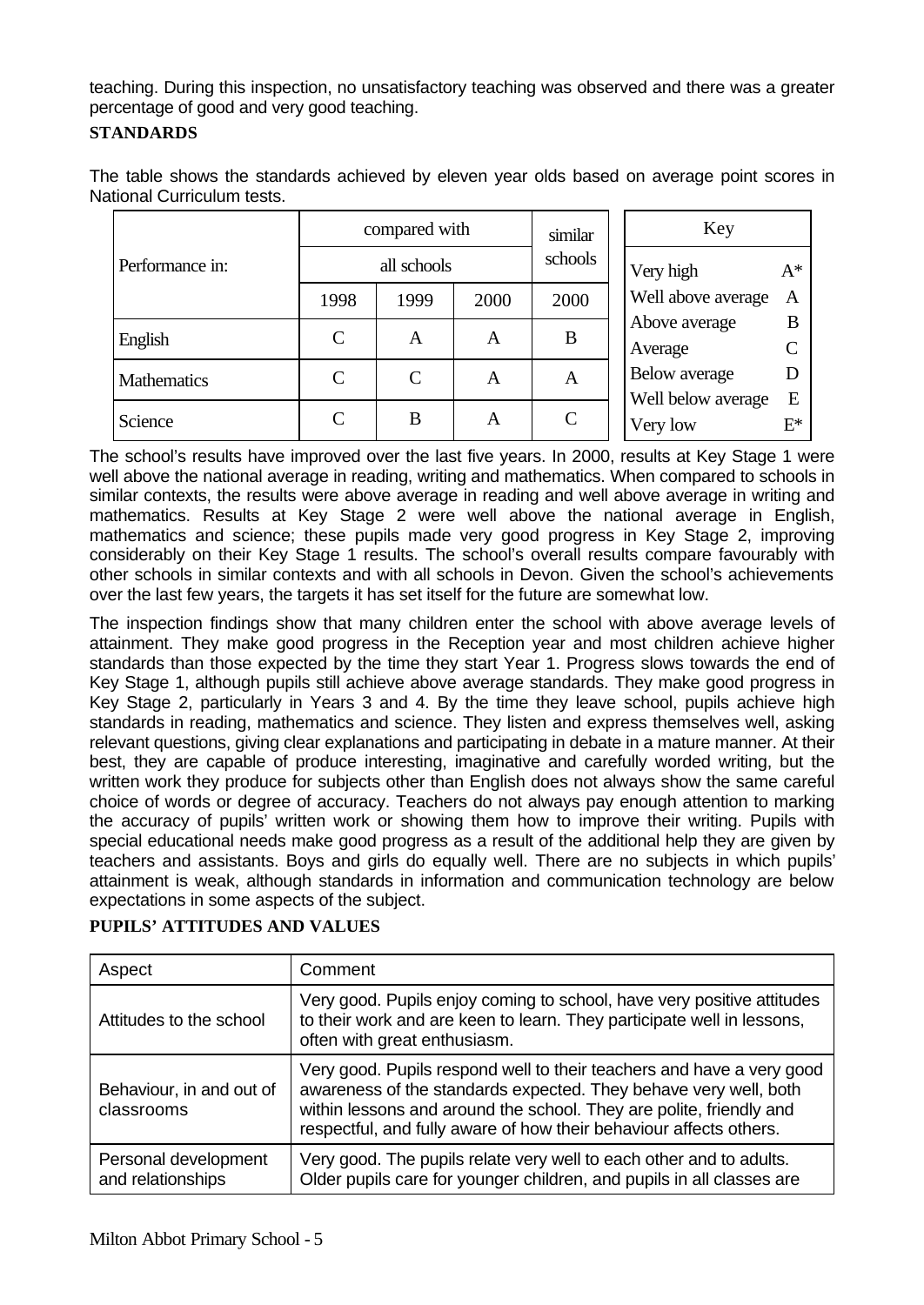| good at listening to what others have to say. Pupils undertake<br>responsibilities willingly and carry them out effectively. |                                                                                                                                        |
|------------------------------------------------------------------------------------------------------------------------------|----------------------------------------------------------------------------------------------------------------------------------------|
| Attendance                                                                                                                   | Good. The level of attendance is above the national average and there<br>are very few unauthorised absences. Pupils arrive punctually. |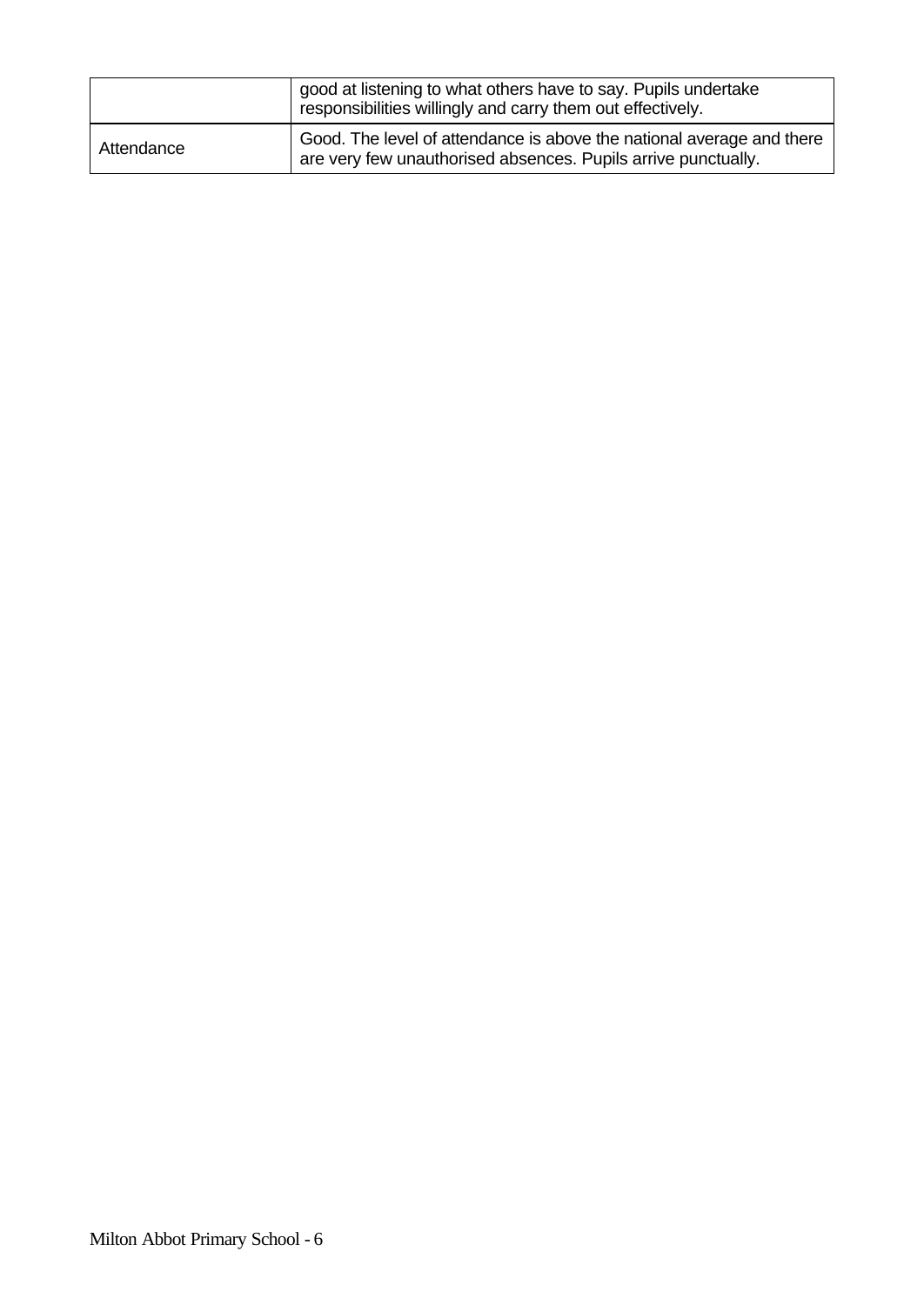### **TEACHING AND LEARNING**

| Teaching of pupils:  | aged up to 5 years | aged 5-7 years | aged 7-11 years |
|----------------------|--------------------|----------------|-----------------|
| Lessons seen overall | Good               | Satisfactory   | Very good       |

*Inspectors make judgements about teaching in the range: excellent; very good; good; satisfactory; unsatisfactory; poor; very poor. 'Satisfactory' means that the teaching is adequate and strengths outweigh weaknesses.*

The teaching was satisfactory or better in all of the lessons seen during the inspection. It was very good in 33 per cent of lessons and was good in a further 50 per cent.

The overall quality of the teaching is good. The core subjects of English, mathematics and science are well taught throughout the school. Teachers develop pupils' reading, speaking and listening skills well. Good attention is given to the development of writing skills in English lessons, but this work is not always consolidated effectively when pupils produce written work in other subjects. Implementation of the National Numeracy Strategy has helped to improve pupils' abilities in mental mathematics. Mathematical skills are also developed effectively in other subjects, such as science. Much of the teaching in Key Stage 2, particularly in Years 3 and 4, is very good. Fast pace, challenging questions and very good participation from the pupils characterise these lessons. In some lessons at the end of Key Stage 1, work is not sufficiently challenging for many of the pupils. The teaching of religious education has improved since the last inspection. Not enough account is taken of the skills pupils already possess in information and communication technology, and teachers do not develop the full range of skills in this subject.

The school works hard to meet the needs of all pupils. Good use of assistant staff ensures that the youngest children and pupils with special educational needs receive additional attention, which is instrumental in helping them to make progress. The teachers have good subject knowledge, prepare their lessons thoroughly and structure their lessons well. They insist on, and receive, very good standards of behaviour which, together with the very positive attitudes shown by the pupils and their willingness to try hard, helps to ensure that the overall quality of learning is good.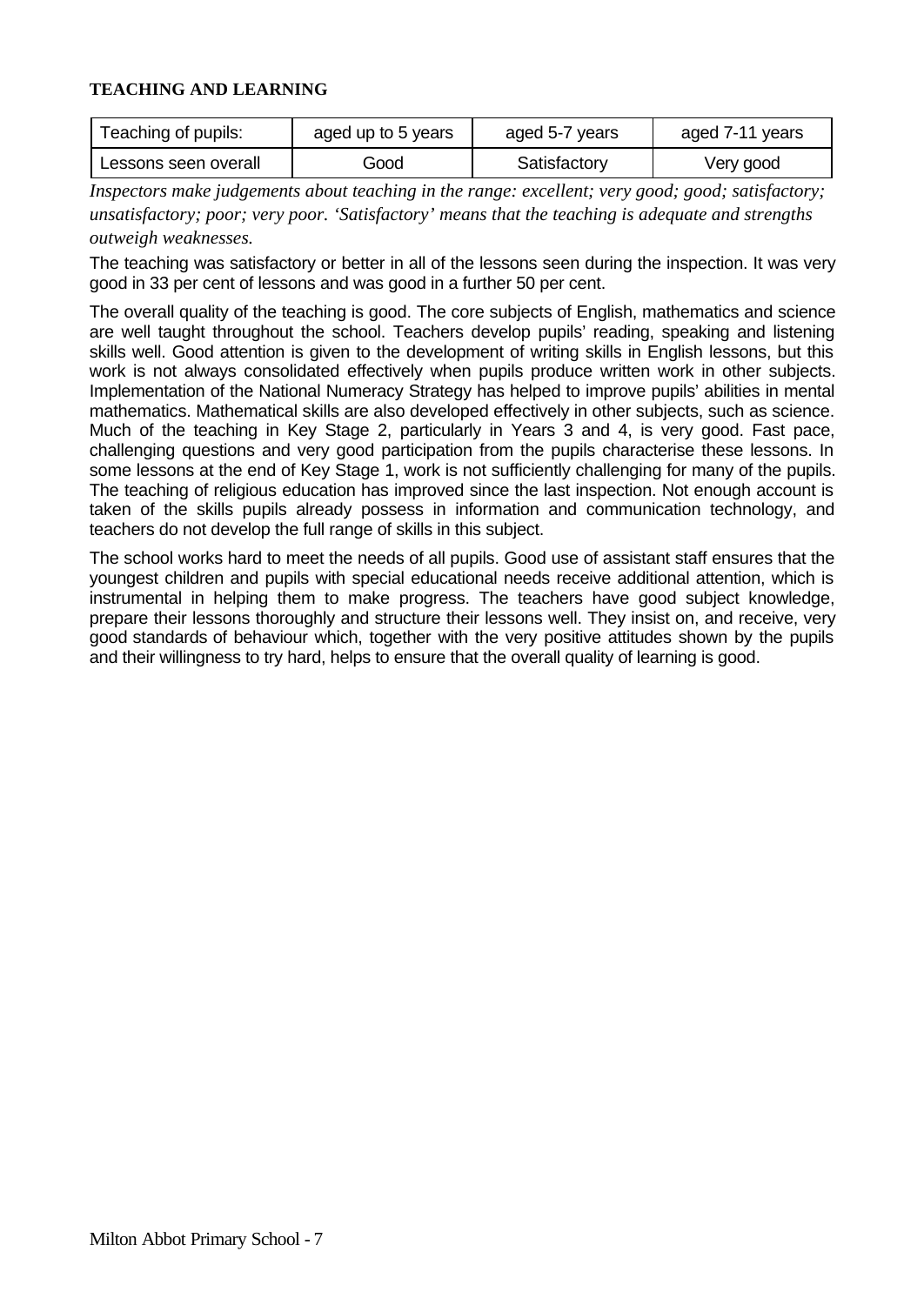## **OTHER ASPECTS OF THE SCHOOL**

| Aspect                                                                                                   | Comment                                                                                                                                                                                                                                                                                                                                                                                                                                                                                                                              |
|----------------------------------------------------------------------------------------------------------|--------------------------------------------------------------------------------------------------------------------------------------------------------------------------------------------------------------------------------------------------------------------------------------------------------------------------------------------------------------------------------------------------------------------------------------------------------------------------------------------------------------------------------------|
| The quality and range of<br>the curriculum                                                               | Satisfactory. Individually, most subjects are well planned, but too<br>much time is devoted to English and not enough to some other<br>subjects. There are weaknesses in the planning of information and<br>communication technology and some topics in history are repeated<br>too frequently. However, the curriculum is enriched through a good<br>variety of visits to places of interest, visitors to the school, links with<br>the community, the use of the local environment and a good range of<br>after-school activities. |
| Provision for pupils with<br>special educational<br>needs                                                | Very good. Staff are well aware of the needs of individual pupils and<br>provide them with appropriate work. They are given suitable targets<br>for improvement and their progress is monitored regularly. Support<br>assistants are very effective in helping pupils with special educational<br>needs. Provision for these pupils is coordinated well.                                                                                                                                                                             |
| Provision for pupils'<br>personal, including<br>spiritual, moral, social<br>and cultural,<br>development | Good. Provision for pupils' spiritual development has improved since<br>the last inspection and is now good, as is provision for their cultural<br>development. Staff provide good role models and cater very well for<br>the pupils' moral and social development. The scheme in which some<br>of the oldest pupils are taught how to act as mediators in disputes<br>with other pupils is a very good initiative.                                                                                                                  |
| How well the school<br>cares for its pupils                                                              | Good. The school manages child protection issues and all matters to<br>do with pupils' health, welfare and safety well. The school has all the<br>hallmarks of a caring school, in which staff know their pupils very well<br>and give good attention to their individual needs. Staff are much better<br>informed about pupils' academic progress than they were.                                                                                                                                                                   |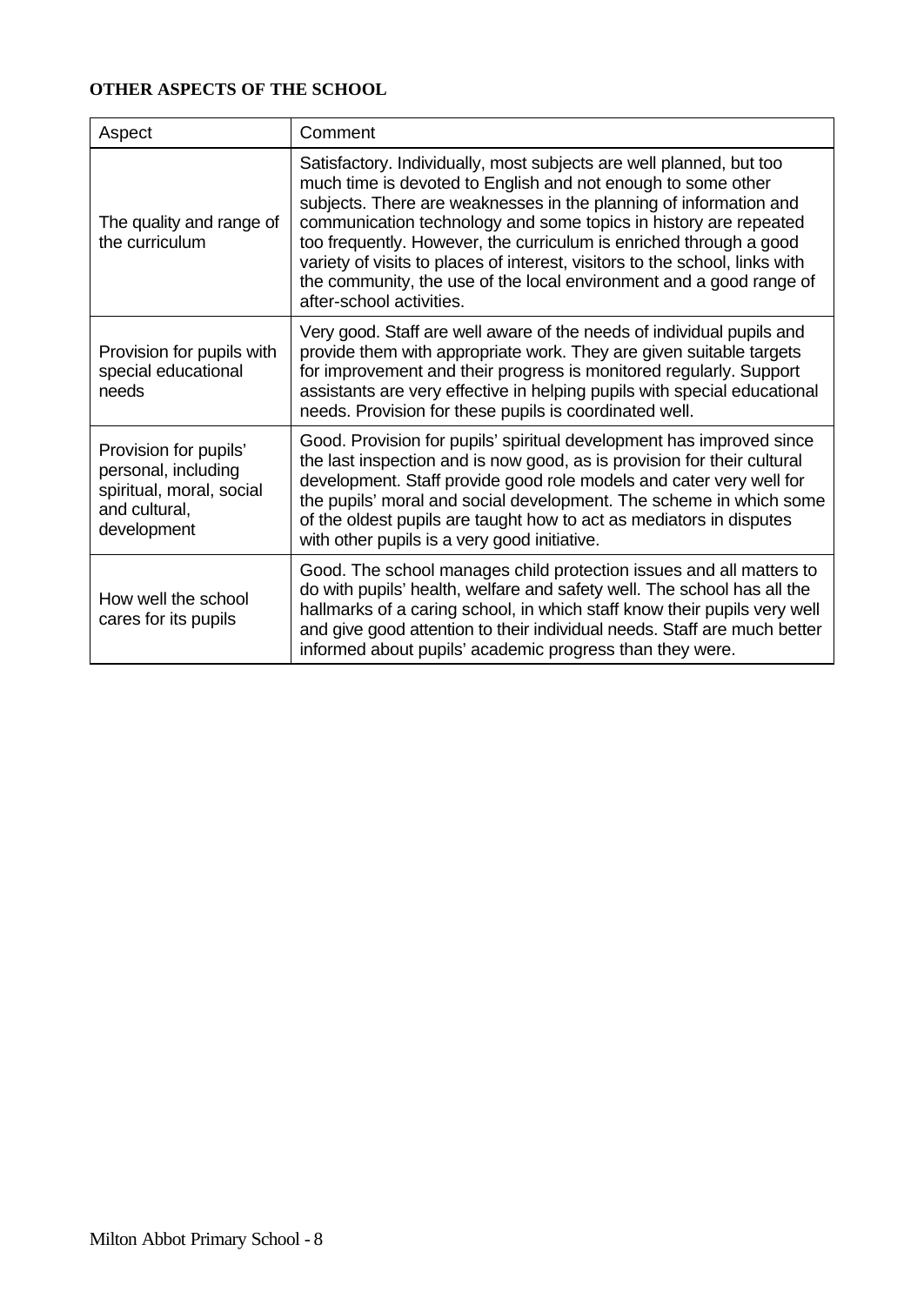## **HOW WELL THE SCHOOL IS LED AND MANAGED**

| Aspect                                                                    | Comment                                                                                                                                                                                                                                                                                                                                                                                                                                                                              |
|---------------------------------------------------------------------------|--------------------------------------------------------------------------------------------------------------------------------------------------------------------------------------------------------------------------------------------------------------------------------------------------------------------------------------------------------------------------------------------------------------------------------------------------------------------------------------|
| Leadership and<br>management by the<br>headteacher and other<br>key staff | Good. The headteacher has been responsible for instigating many<br>improvements since the last inspection, which have resulted in better<br>quality education and higher standards of attainment. He receives<br>good support from his senior staff.                                                                                                                                                                                                                                 |
| How well the governors<br>fulfil their responsibilities                   | Good. The governing body exercises its role effectively, ensuring that<br>statutory responsibilities are met, and providing good support for the<br>headteacher. Governors are well informed and have a good<br>understanding of the school's strengths and weaknesses.                                                                                                                                                                                                              |
| The school's evaluation<br>of its performance                             | Good. The school has monitored the teaching of English and<br>mathematics effectively and has established priorities for future<br>monitoring. The development plan identifies appropriate priorities for<br>future development. Involvement in the Effective Early Learning<br>Research Project has helped the school to analyse its provision for<br>the youngest pupils. Staff are starting to track pupils' progress through<br>the school more closely.                         |
| The strategic use of<br>resources                                         | Sound. The school makes effective use of its resources, apart from<br>computers, which could be used more frequently. Assistant staff are<br>deployed effectively. The governing body has used funds raised by the<br>very supportive Parents Teachers and Friends Association to acquire<br>additional land which now provides extra facilities for sport and<br>environmental study. The school applies the principles of best value in<br>the purchase of resources and services. |

# **PARENTS' AND CARERS' VIEWS OF THE SCHOOL**

| What pleases parents most |                                                                                                                                          | What parents would like to see improved                                                                                                   |                                                                                     |
|---------------------------|------------------------------------------------------------------------------------------------------------------------------------------|-------------------------------------------------------------------------------------------------------------------------------------------|-------------------------------------------------------------------------------------|
|                           | Their children enjoy coming to school and<br>are making good progress.                                                                   | $\bullet$                                                                                                                                 | Because of the mixed-age classes, pupils<br>sometimes repeat work they have already |
|                           | The school is well led and managed, and<br>the quality of the teaching is good.                                                          |                                                                                                                                           | covered. This is particularly prevalent in<br>history.                              |
|                           | The staff are very supportive and helpful<br>and the school provides a caring<br>environment in which the children feel                  | The school's homework policy is not<br>$\bullet$<br>always implemented appropriately or<br>consistently.                                  |                                                                                     |
|                           | happy and confident.                                                                                                                     |                                                                                                                                           | Some parents would like more information                                            |
|                           | Standards of behaviour and relationships<br>are good. Older and younger pupils mix<br>well together.                                     | on what is happening and how their<br>opportunities to consult staff.<br>Some parents would like more<br>and extra-curricular activities. | children are doing, and more frequent                                               |
|                           | They value the fact that the school is a<br>small community and very open.                                                               |                                                                                                                                           | opportunities for physical education, sport                                         |
|                           | Introduction of the literacy and numeracy<br>hours has helped children to make much<br>better progress.                                  |                                                                                                                                           |                                                                                     |
|                           | Teachers motivate the children to learn, to<br>do research on their own and to become<br>responsible learners and members of<br>society. |                                                                                                                                           |                                                                                     |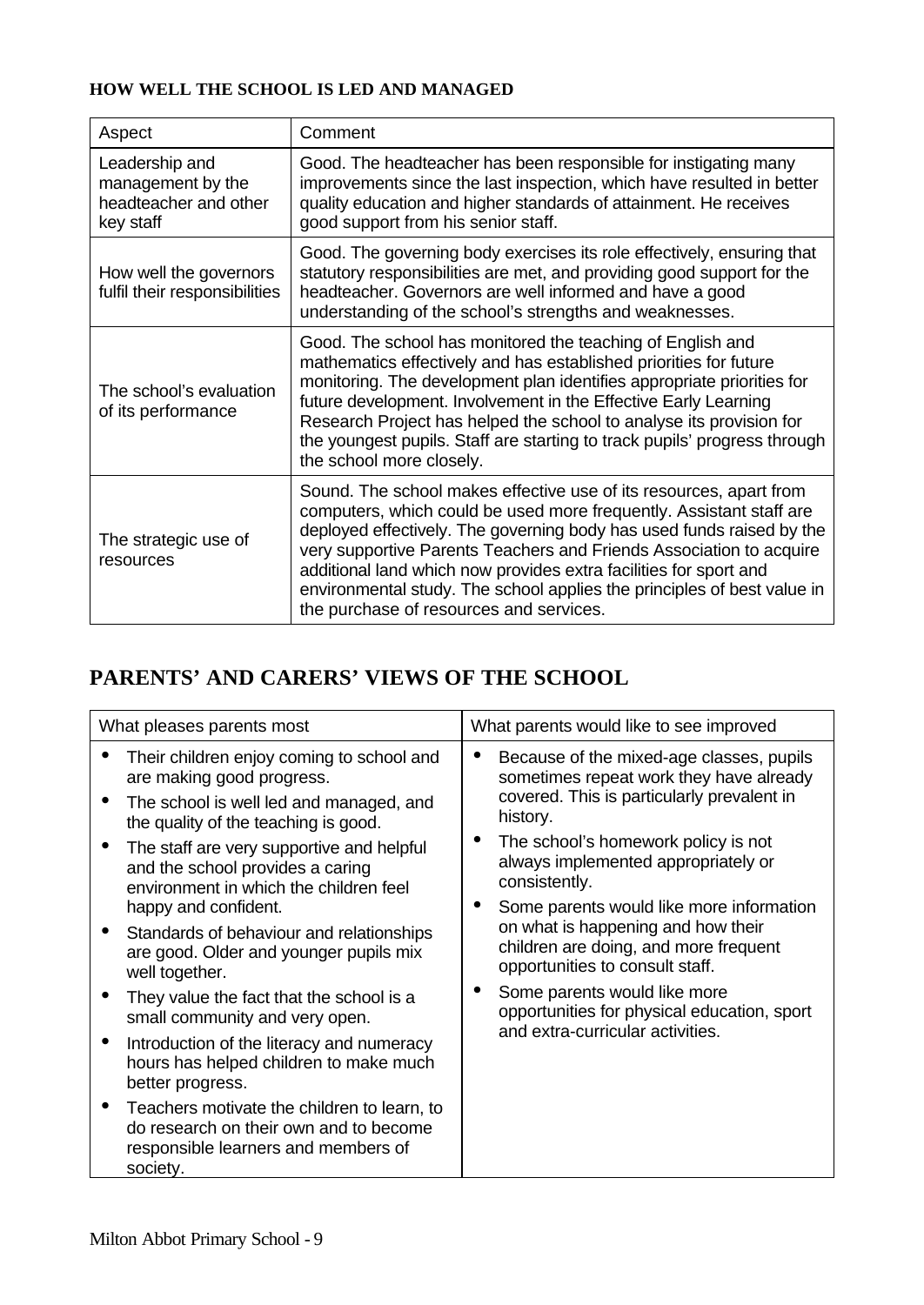| They are pleased with improvements to the<br>school's facilities. |  |
|-------------------------------------------------------------------|--|
|-------------------------------------------------------------------|--|

The inspection findings support all of the positive views expressed by parents and some, but not all, of their concerns. Some aspects of curricular planning could be improved, in particular the balance of time allocated to each subject and the distribution of topics in history. However, for its size, the school offers a good range of extra-curricular activities and all staff are involved in offering additional opportunities for pupils out of school hours. The school has made good steps towards improving its provision for sport and physical education, although internal accommodation will continue to limit opportunities for indoor physical education.

The school is open and welcoming to parents, who have every opportunity to consult their children's teachers or the headteacher on an informal basis throughout the year. Appropriate opportunities are provided twice a year for more formal consultations. The school has, however, noted the desire of some parents for more frequent information about how their children are doing.

During the inspection, good examples were observed of homework and research at home being used effectively during lessons. However, there was not enough time or opportunity to evaluate how consistently the school implements its homework policy.

### **PART B: COMMENTARY**

### **WHAT THE SCHOOL DOES WELL**

## **GOOD QUALITY TEACHING ENABLES PUPILS TO ACHIEVE HIGH ACADEMIC STANDARDS**

*1.Since the last inspection, pupils' academic standards have risen throughout the school. In 1997, results at Key Stage 1 were close to the national average in reading and below average in writing and mathematics. In 2000, results were well above the national average in all three areas. The improvement has been quite substantial in mathematics. At Key Stage 2, there has been a similarly dramatic improvement in mathematics, and further improvement in English and science. Almost half of the pupils achieved the higher Level 3 in reading and mathematics at Key Stage 1 and, at Key Stage 2, the higher Level 5 in English, mathematics and science.*

*2.In the work observed during the inspection, pupils in the eldest class showed themselves capable of achieving high standards. In English, pieces of imaginative writing on display were well structured, carefully presented and showed very good use of vocabulary. In a mathematics lesson, pupils showed a good grasp of rotational symmetry and the ability to carry out mental calculations quickly. In science, they displayed a good understanding of the principles of condensation and evaporation, identifying many objects around the home in which the principles of evaporation can be observed. Younger pupils also demonstrated good standards. In Year 2, pupils listened well and contributed thoughtful answers during a discussion on the use of flow charts. In Year 1, pupils identified a wide range of two- and three-dimensional shapes and talked confidently about the properties of each shape.*

*3.Various factors account for the improvement in standards and the good quality of work observed. The quality of teaching is now better than it was at the time of the last inspection. Although only 18 lessons were observed, nine of these were good and six were very good. There was no unsatisfactory teaching, as there was during the last inspection.*

*4.The school uses teachers' own areas of expertise well. Pupils at Key Stage 2, for example, receive specialist teaching in science from a science graduate. The two science lessons*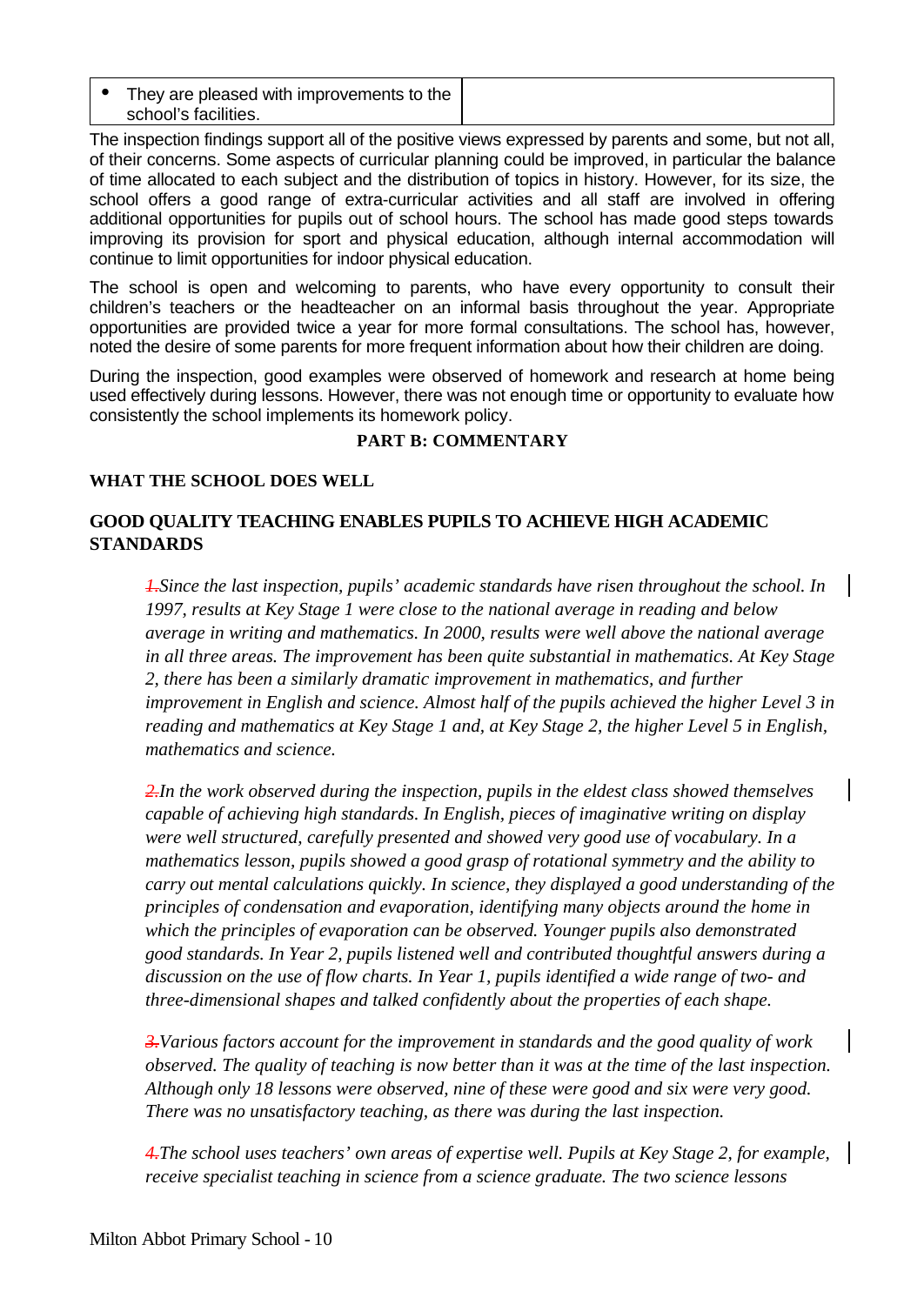*observed were very good indeed. Not only were the lessons well prepared, but the teacher responded very well indeed to pupils' questions, gave informed answers and used her expertise to get the pupils to think more deeply about what they were saying and to draw scientific principles from their observations. The teacher's own enthusiasm and knowledge of the subject also communicated themselves well to the pupils, who responded with equal enthusiasm.*

*5.The school is conscious of the need to provide pupils with an appropriate challenge. Teachers use the necessity of teaching mixed-age classes to group talented younger pupils with older ones in order to provide them with a greater challenge. Those who are experiencing difficulties with their work receive additional assistance from capable classroom assistants. The youngest children are given an appropriate variety of opportunities for learning and benefit from having many of these activities supervised by a classroom assistant. As a result, pupils in Year 1 are able to receive much closer attention from their class teacher.*

*6.The governing body has made it a priority to maintain as favourable a staffing ratio as possible and has used additional grants to reduce class sizes. Pupils in Year 2, for example, are taught as a group of 14. At various times of the year, and as funds permit, classes are occasionally split, allowing a better ratio of teachers to pupils. In an English lesson, for example, the eldest class was split. The headteacher taught pupils from Year 6, whilst the class teacher taught those from Years 4 and 5. Both lessons were very productive and, because of the smaller number of pupils, teachers were able to give them much more individual attention than would have been possible in the larger class.*

*7.Overall, the quality of the teaching is good. Much thought has been given to the way the curriculum in each subject is planned. Teachers now have a better basis from which to plan sequences of lessons, but also spend much time in preparing individual lessons carefully. There is good communication between teachers and assistants, so that everybody has a clear idea of what is to be taught. They use resources well to engage pupils' attention and to clarify what is being taught. The teachers' knowledge of almost all subjects is good, which enables them to ask pertinent questions and extend the pupils' own knowledge and understanding.*

## **THE SCHOOL RESPONDS WELL TO NEW INITIATIVES AND DEVELOPMENTS WHICH IMPROVE PUPILS' OPPORTUNITIES FOR LEARNING**

*8.The school has responded well to new national initiatives. Parents commented that their children's attitudes to English and mathematics have improved since the implementation of the National Literacy and Numeracy Strategies. Staff acknowledge that the training involved and the attention given to new teaching methodology have improved the quality of*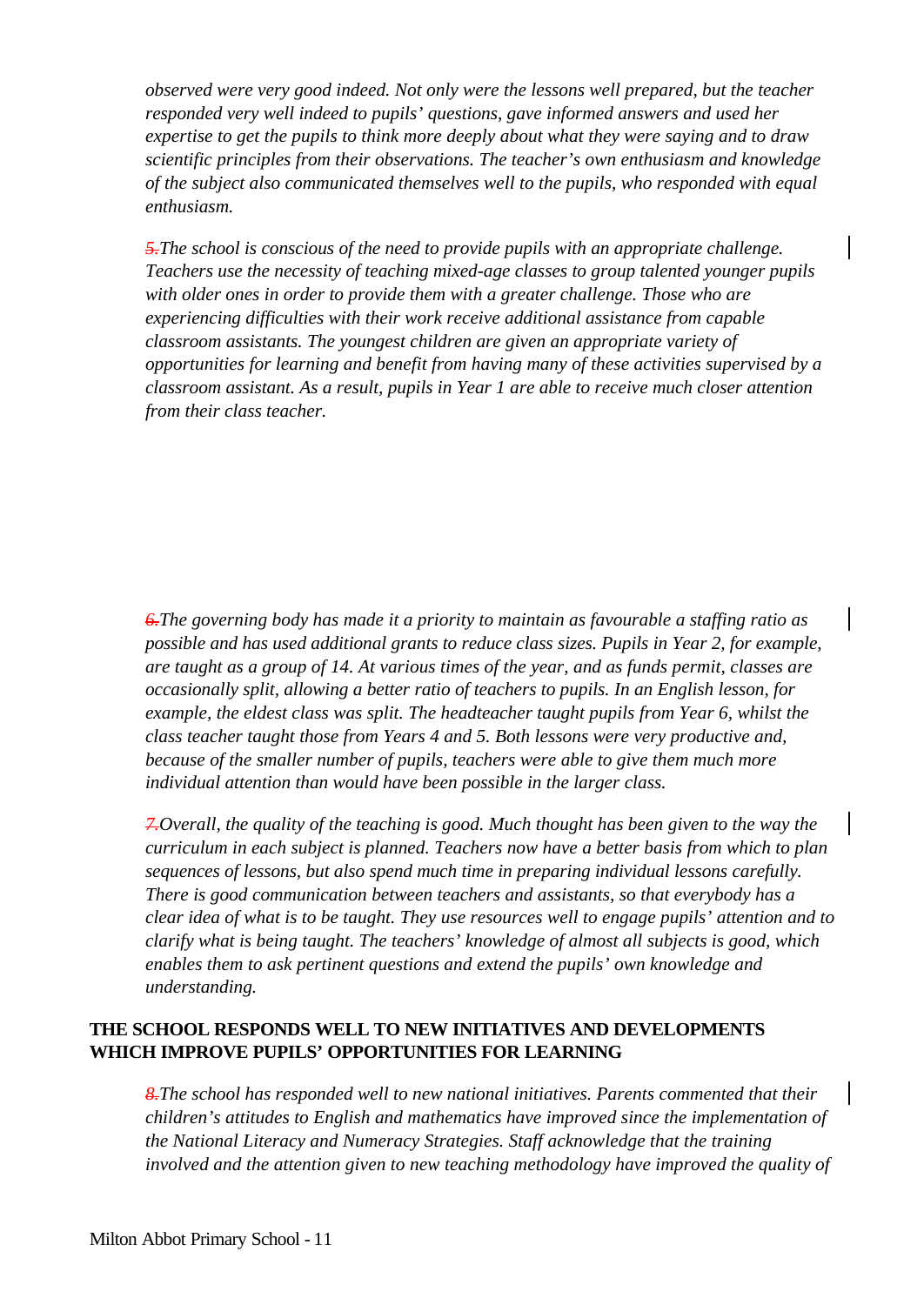*their teaching. All of the mathematics and English lessons observed were well structured, building carefully on work which had been done before, and providing pupils with good opportunities to extend their knowledge and understanding.*

*9.Offers from parents to help develop pupils' understanding of the local natural environment have resulted in a high-quality and interesting project to chart how the environment changes during the year. This has involved different aspects of cross-curricular study and made very good use of the school's spacious and attractive grounds. Pupils, in all parts of the school, have produced good observational drawings of plants, flowers and trees. Their understanding of life-cycles and natural changes according to the seasons has improved. Above all, however, the project has given them a good appreciation of the richness and wonder of nature and their local environment.*

*10.The principles involved in providing pupils with special educational needs with individual education plans have been extended to all pupils. Teachers consider each pupil's strengths and weaknesses and devise individual targets for development. Each pupil has their own target card on which the teacher writes down aims for the term, and pupils write their own objectives. Pupils who were questioned about these cards were very aware of their own personal aims and objectives. These are reviewed regularly and, once targets have been achieved, new ones are set. This initiative is helping to make pupils more aware of their own learning.*

*11.The school has been one of only a few within the area to participate in the Effective Early Learning Research Project. This has helped staff to evaluate the effectiveness of the teaching provided for the youngest children in the school. Through tracking individual children and observing how involved they are in different activities, the class teacher has been able to determine which activities offer children the best learning opportunities. This has led to reflection on the way some sessions during the day are structured and to modifications which have helped the youngest children to become more involved, more physically active and to make better progress.*

*12.The science coordinator has been involved in national initiatives in science. These have ranged from assisting with the redrafting of the National Curriculum for science, to working on optional assessment tests for pupils in Year 4 and the national assessment tasks for pupils at the end of Key Stage 2. The school has benefited from this involvement, which has ensured that the teaching of science is well informed and completely fulfils the requirements of the new National Curriculum. Additionally, the teacher's own enthusiasm for the subject ensures that pupils receive interesting, vibrant and challenging science lessons which go beyond the normal curriculum and deepen the pupils' interest in and understanding of science and scientific principles.*

*13.Visits from local artists and musicians have helped to broaden pupils' experience of the arts. Working with a local artist, pupils contributed to a project which aroused local interest and was displayed outside the town hall in Tavistock. A visit from an African musician helped pupils not only to appreciate music from a different culture, but to become aware of different customs and the way people from another culture look at life.*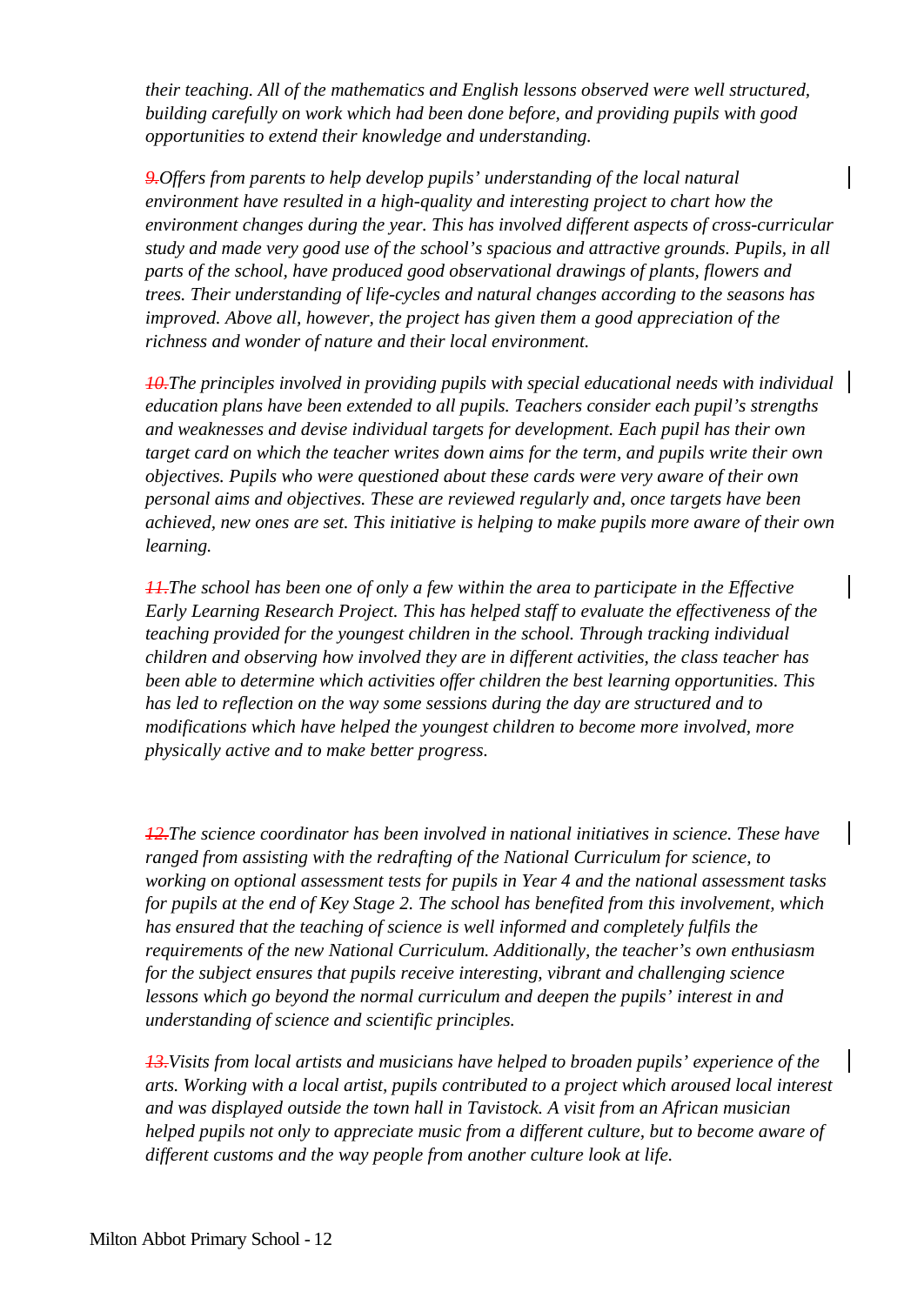## **THE SCHOOL MAKES GOOD PROVISION FOR PUPILS' PERSONAL DEVELOPMENT, RESULTING IN MATURE AND RESPONSIBLE ATTITUDES AND AN ENTHUSIASM FOR LEARNING**

*14.From the moment children start school, teachers emphasise the importance of participation and foster positive attitudes to learning. The children enter a climate in which they are encouraged to contribute their answers and opinions, and where the contributions of each individual are valued. In the youngest class, children in the Reception year participate in short whole-class sessions with the pupils in Year 1 and quickly learn how to listen attentively. Through carefully directed questions, they are also encouraged to speak in front of others. They quickly gain an enthusiasm for whole-class activities, as well as the more informal sessions in which they work under the guidance and supervision of the classroom assistant.*

*15.The involvement of other adults and parent helpers reinforces the importance of learning and helps pupils to relate well to adults. In an art lesson, pupils in Year 1 responded very positively to the wide range of activities which was provided for them by the teacher and well supervised by the classroom assistant and a parent helper. The pupils were keen to experiment and concentrated well on their individual tasks. They also cooperated very well with each other when working with construction toys.*

*16.The pupils are encouraged to develop independence and to take responsibility for their own learning. After the teacher had explained group and individual tasks clearly in an English lesson in Year 2, pupils moved to their tables quickly and sensibly, and got on with their work without any fuss. Pupils were responsible for getting their own books and collecting the materials they needed. Some pupils decided that it would be helpful to use a dictionary, and used their initiative to collect them. Two pupils worked on the computer, offering sensible suggestions to each other and taking it in turns to use the keyboard. All of the pupils were well motivated and completed the tasks they were given. One pupil commented afterwards that she enjoyed school because "you don't get bored like you do at home because you have got plenty to do."*

*17.The teachers treat the pupils respectfully and in an adult manner. They value their ideas and contributions to discussions. In a science lesson for pupils in Years 4, 5 and 6, the contribution of every pupil who had researched objects which made use of the principles of evaporation was invited and valued. The ensuing discussion of each object was challenging and stimulating, as the teacher extended pupils' learning by asking pertinent questions, helping them to deepen their scientific understanding. The pupils responded with mature and thoughtful answers, and made good progress as a result of the high quality of the discussion.*

*18.The role models provided by the teachers, and their own commitment to each lesson and to other opportunities provided for the pupils, also help the pupils to develop positive attitudes to their learning. In a religious education lesson in the eldest class, the teacher had taken great care to ensure that appropriate artefacts were available and that they were handled with proper care and respect. Through this practical demonstration of handling the Qur'an respectfully, pupils were able to learn important lessons about the faith of others. In*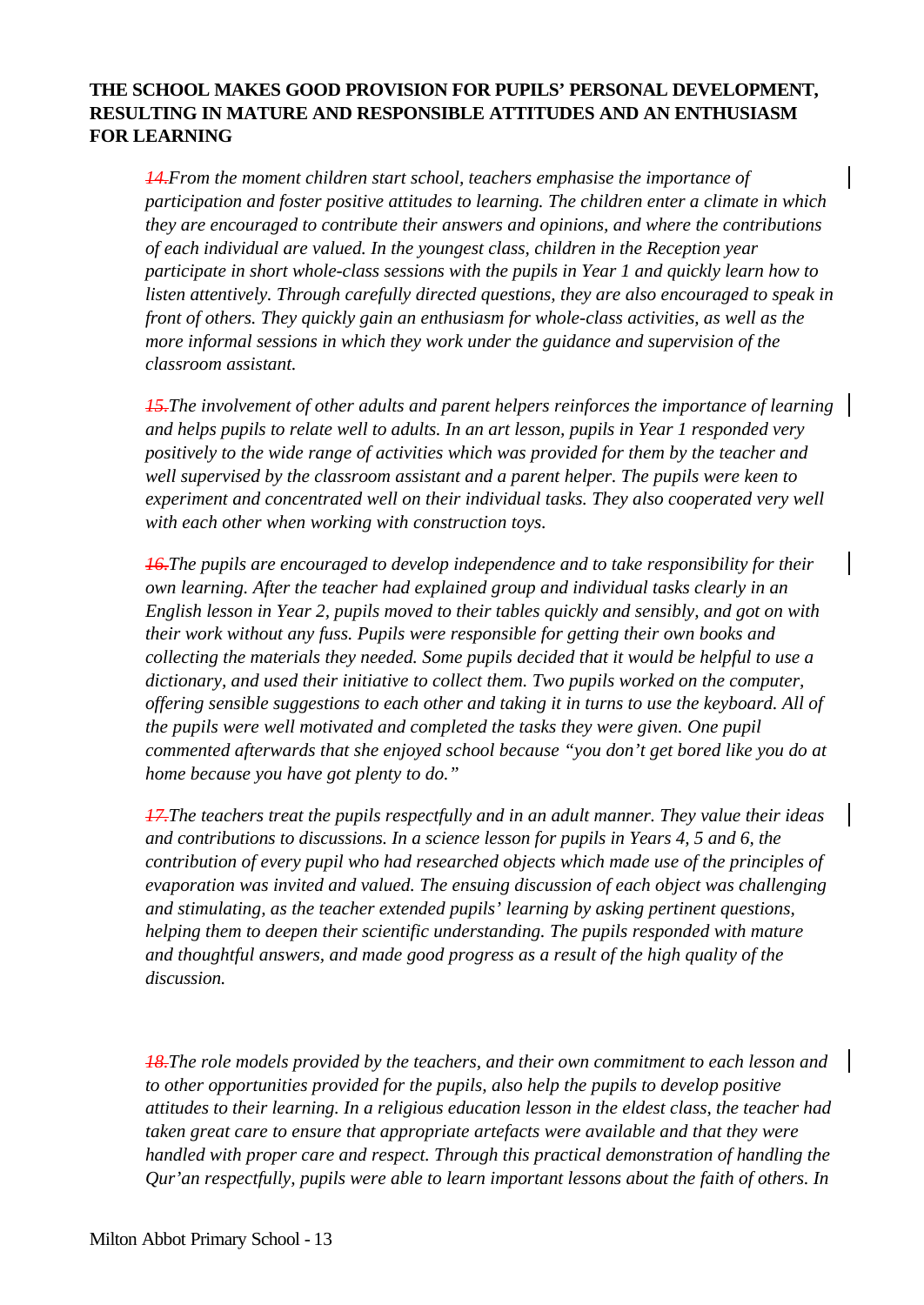*another lesson, the pupils responded enthusiastically to an interesting introduction to a lesson on rotational symmetry.*

*19.Pupils learn to become responsible members of society as they take on different tasks and responsibilities. In each class, pupils are expected to carry out simple duties, from taking the registers back to the school office, to tidying away at the end of the lesson. Older pupils have a range of monitorial duties which they carry out willingly and effectively.*

## **HIGH STANDARDS OF BEHAVIOUR AND VERY GOOD INTER-PERSONAL RELATIONSHIPS HELP TO CREATE A CLOSELY-KNIT COMMUNITY IN WHICH EVERY INDIVIDUAL IS VALUED**

*20.Standards of behaviour are very good throughout the school. Pupils have a clear understanding of how they are expected to behave and respond well to teachers and other adults. Behaviour in lessons is very good, and this helps to create a good climate for learning. Pupils' behaviour around the school and at lunchtime is also very good. Breaktimes are somewhat more robust occasions, but pupils have agreed clearly delineated areas for more physically active games and for those who wish to talk or sit quietly. Parents are pleased with the good standards of behaviour. The pupils themselves comment that they feel safe and secure within the school environment and that they are not afraid of bullying or any oppressive behaviour.*

*21.The pupils relate very well to each other and to adults. They are courteous and friendly to visitors and socially confident. They engage adults in interesting conversation. Within lessons, pupils cooperate well with one another and with their teachers. They have a clear understanding of right and wrong and how their actions and words affect others. Younger pupils feel secure and confident because of the helpful and caring attitude of older pupils. A number of parents mentioned how impressed they have been with the way the older pupils care for the younger ones.*

*22.A particularly good initiative, which was introduced a few years ago, is the school's peer mediation scheme. Selected pupils from Years 5 and 6 are trained through the use of roleplay and active learning to help other children sort out minor problems. All pupils know that there are pupils who are able and willing to help solve problems or disputes, and those who have used the system talk favourably about the results. More importantly, the scheme highlights for pupils the importance of taking responsibility for their own actions and shows them that disputes and problems can be solved by talking things through.*

*23.The very good standards of behaviour and inter-personal relationships help to create one of the aspects which parents value most about the school, namely the sense of a closely-knit community. Teachers know all of the pupils well and pupils know each other well. There is a good sense of camaraderie and belonging which helps to create a climate in which learning is valued.*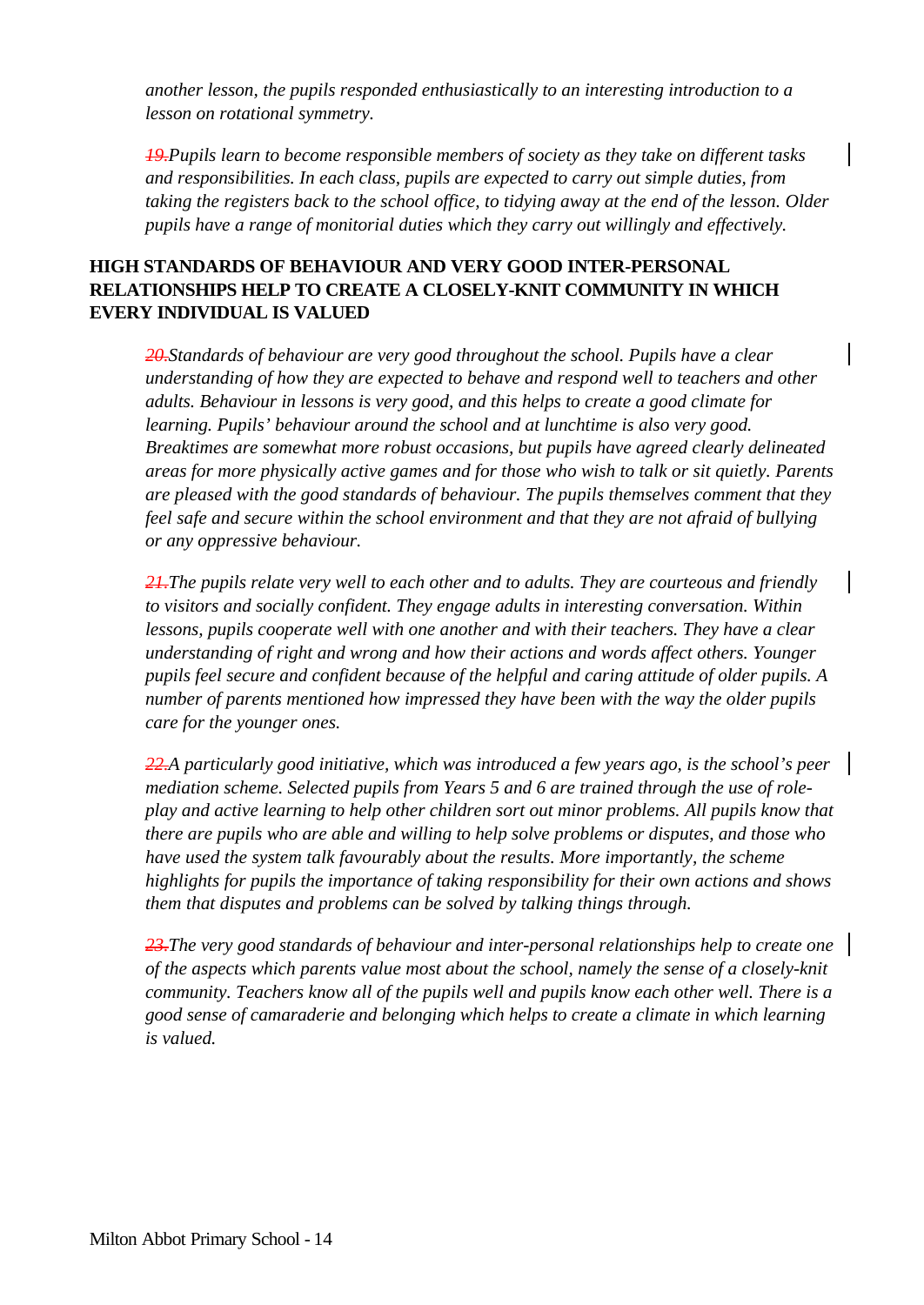### **WHAT COULD BE IMPROVED**

## **THE TEACHING AND USE OF INFORMATION AND COMMUNICATION TECHNOLOGY**

*24.Since the last inspection, the school has improved some aspects of its provision for information and communication technology. Resources have improved, and each classroom now has two well-specified computers. All staff are undertaking training to improve their own expertise, and most now have access to their own computer. They recognise the importance of the subject, but are not yet entirely confident in teaching the subject or integrating the use of information and communication technology into the teaching of other subjects. The school has recognised its deficiencies in these areas and is making satisfactory progress in implementing a detailed four-year development plan for the subject.*

*25.As part of the improvement plan, the coordinator has conducted a survey of what pupils in Years 4, 5 and 6 can do, the programs they are familiar with and the things they would like to be able to achieve. From the survey, it is clear that many pupils are confident users of computers, but that they have a limited knowledge of different types of software. Many pupils have access to a computer at home, and this has clearly helped them to become conversant with basic computing skills. Some pupils acquire advanced skills, such as the ability to install pieces of software or to defragment a hard disc. Nearly all pupils say that they are confident in using a word processor to produce written work, but also that they would like to be able to type faster. Some pupils, who do not have access to a computer at home, are much less confident in all aspects of the subject.*

*26.There have been weaknesses in the way the subject has been taught in the past, and the school has not built adequately on the knowledge which many pupils already have or which they have acquired at home. Standards at the end of Key Stage 2 are below those expected in some aspects of the subject. Although pupils use a word processor competently, and know how to search for information on CD-ROMs or the Internet, they have little working knowledge of databases, spreadsheets or control technology. They do not, therefore, have the range of skills necessary to be able to combine different sources of information and to make purposeful use of information and communication technology in a range of different contexts.*

*27.The school has adopted an exemplar scheme of work to give structure to the overall planning of the subject, but the scheme has not been adapted sufficiently well to dovetail into what pupils already know. The sequence in which each of the units of the scheme is tackled is not always appropriate, particularly in Key Stage 1. During the inspection, some lessons were observed in which appropriate tasks were given to pupils to complete using a computer. In general, however, not enough thought has been given to the way technology can be used to supplement and enrich the teaching of other subjects.*

*28.Although the school's resources have improved, the school is not yet using its equipment as efficiently or effectively as it could. Many of the computers remain unused for much of the day. This limits even further the number of opportunities pupils have to practise or consolidate skills or to use computers to help with their learning in other subjects. The school has given some thought to providing an area in which a number of computers are*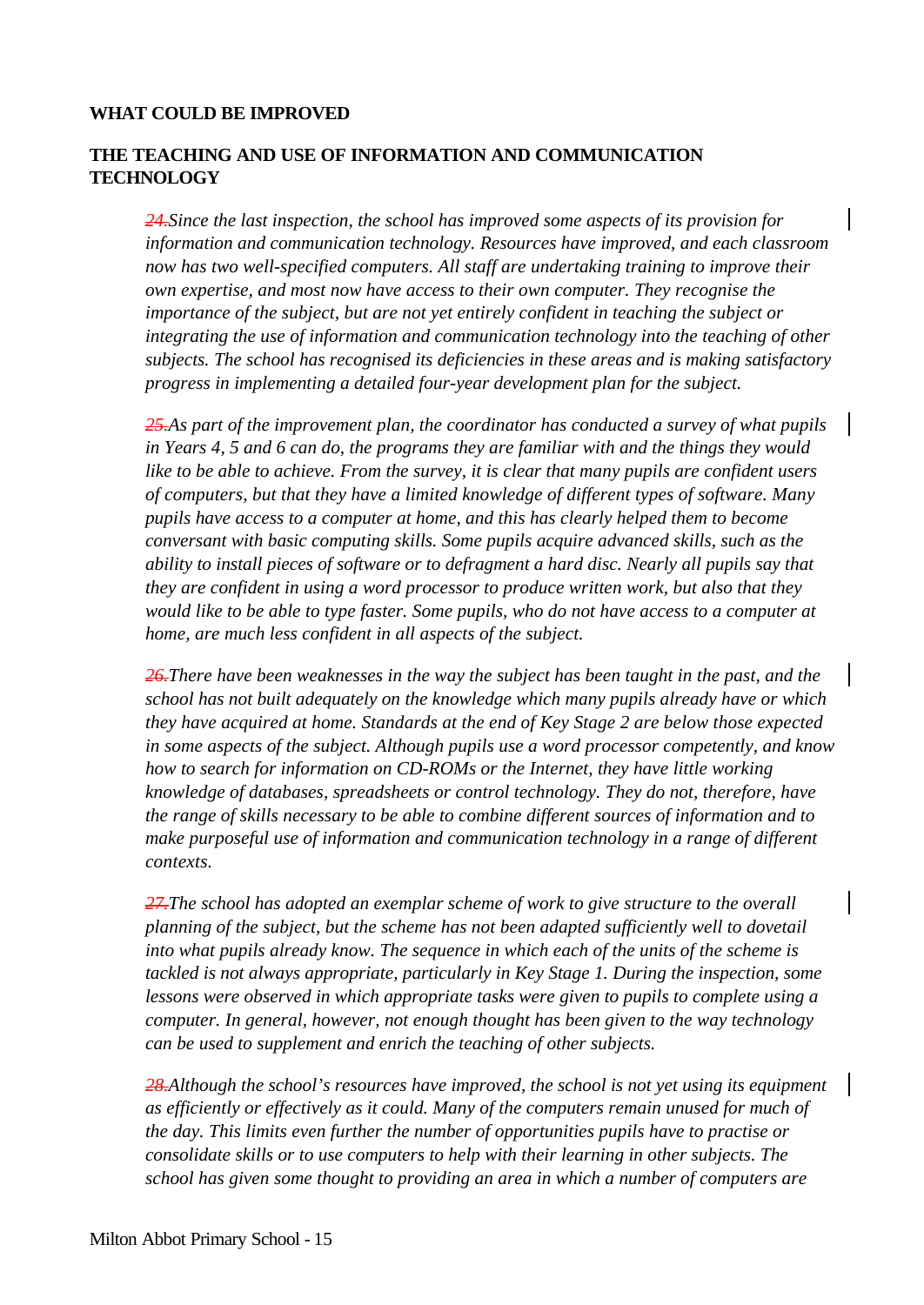*grouped together, but has not yet found a workable solution which would enable them to make more efficient use of the existing equipment and give pupils greater access to computers.*

## **THE WAY SUBJECTS OTHER THAN ENGLISH CONTRIBUTE TO THE DEVELOPMENT OF PUPILS' WRITING SKILLS**

*29.Throughout the school, pupils are capable of producing writing of good quality, and standards in writing are above average at the end of both key stages. Pupils in Year 2, for example, can produce well-written accounts, demonstrating good understanding of the use of capital letters and punctuation, and a good range of expressive vocabulary. They are starting to vary their sentence structure and make good attempts at spelling unfamiliar words. Their handwriting is clearly formed. At the end of Key Stage 2, there are examples of thoughtful, creative and imaginative writing. Pupils know how to draft, review and then redraft a piece of writing in order to improve the final version. Many pupils try to incorporate interesting and adventurous vocabulary into their writing.*

*30.However, the same high standards are not always evident in the written work which pupils produce for other subjects. Written work in science, for example, contains frequent orthographical errors and careless sentence structure. Pupils' thoughts are not expressed as clearly as they are in their English written work.*

*31.Although some of their written work in English is marked in a supportive way, and specific exercises help pupils to develop their range of expression and use of vocabulary, much of the marking of pupils' work in other subjects is cursory and does not help them to improve. There are frequent examples of pupils' spelling subject-specific vocabulary incorrectly without these errors being pointed out or corrected when the work is marked. There are very few examples of comments which show pupils how they can improve their writing. As a result, staff miss many opportunities to develop pupils' writing skills through the work which they produce for other subjects.*

## **THE OVERALL BALANCE OF THE CURRICULUM**

*32.The school fulfils its statutory obligations by teaching all subjects of the National Curriculum and religious education. The curriculum is also enriched by visits to places connected with topics pupils are studying, visitors to the school and a range of extracurricular activities. However, the balance of time allocated to the subjects of the curriculum is unduly weighted in favour of English. Over a third of the available teaching time is spent on English lessons and sessions for reading, handwriting, news and story-time. As a result, subjects like history, geography, design and technology, music and religious education receive only a small allocation of time each week or are not taught for significant parts of the year. This affects the breadth of work pupils are able to undertake in these subjects. Insufficient attention is given to developing pupils' skills in information and communication technology.*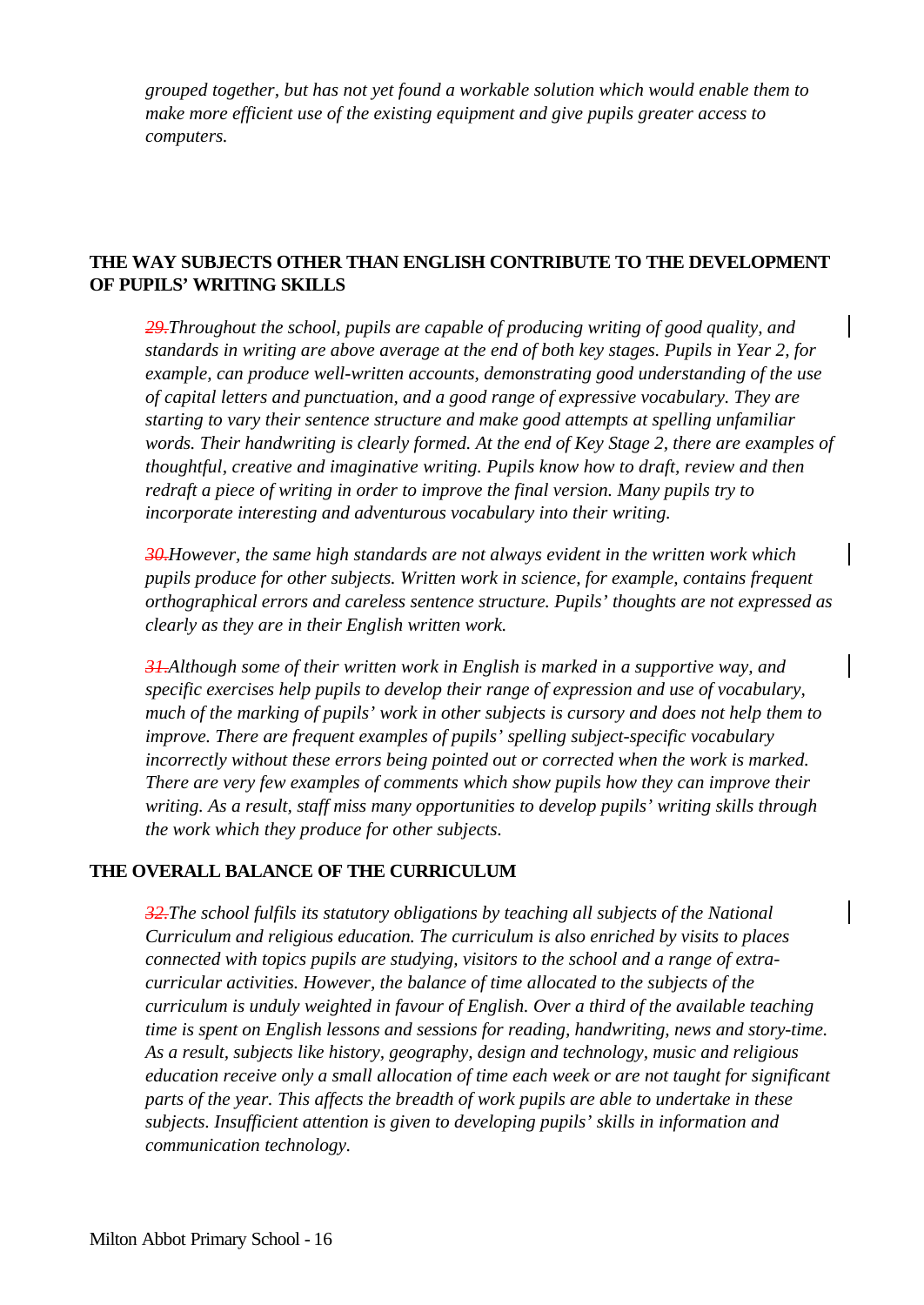*33.Pupils' skills in reading, speaking and listening are generally very good and, in many cases, these skills are developed well in lessons other than English. Although pupils produce written work for other subjects, the development of writing skills is confined largely to pupils' English lessons. Each morning is devoted almost exclusively to the teaching of English and mathematics, and some of the sessions are unnecessarily long. By reviewing the time allocated to each subject and the length of some of the morning sessions, there is scope for pupils to increase the breadth of their knowledge and understanding in other subjects and at the same time to improve their writing skills.*

*34.Some parents and pupils feel that the mixed-age classes lead to unnecessary repetition of work. Particular examples were quoted of pupils having studied the Victorians at least three times. Within the constraints imposed by lack of time, the curriculum is generally well planned and there are appropriate schemes of work for each subject. However, even though the pupils have had interesting and enjoyable experiences which have resulted in some high quality work, the programme of topics in history is unnecessarily repetitive, especially given the fact that the subject receives only a small allocation of time during the year.*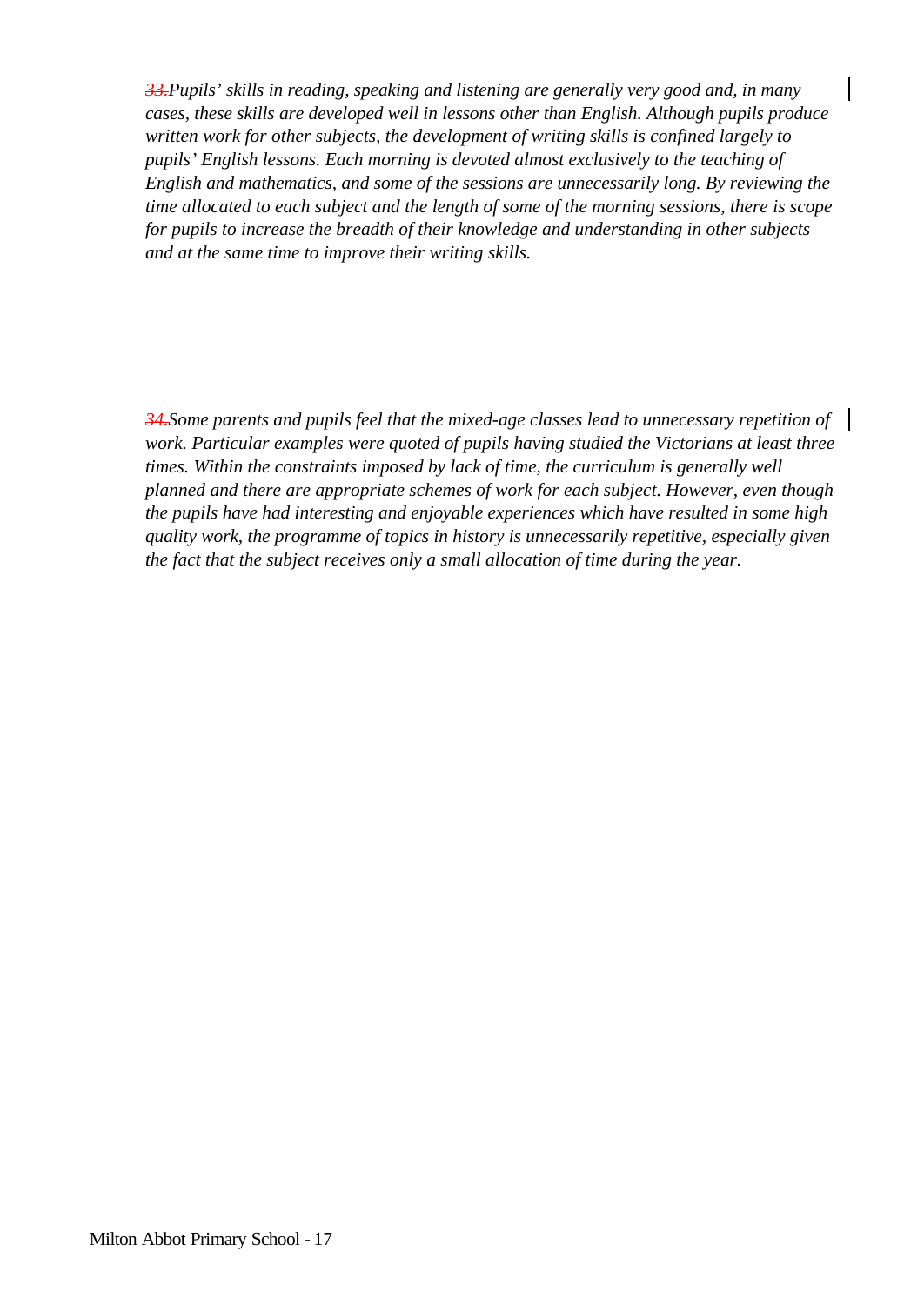#### **WHAT SHOULD THE SCHOOL DO TO IMPROVE FURTHER?**

*In order to improve the quality of education provided and the standards pupils achieve, the governors, headteacher and staff should work together to:*

| i.   |                                                       | Improve the provision for information and                                             |  |
|------|-------------------------------------------------------|---------------------------------------------------------------------------------------|--|
|      | communication technology [paragraphs 24-28] by:       |                                                                                       |  |
|      |                                                       | ensuring that pupils have sufficient opportunities to                                 |  |
|      |                                                       | acquire new skills across the full range of the curriculum for information and        |  |
|      | communication technology;                             |                                                                                       |  |
|      |                                                       | taking greater account of pupils' prior knowledge of                                  |  |
|      | the subject;                                          |                                                                                       |  |
|      |                                                       | making more efficient use of the school's resources;                                  |  |
|      |                                                       | ensuring that information and communication                                           |  |
|      |                                                       | technology is integrated more effectively as a tool for learning in other subjects.   |  |
| ii.  |                                                       | Develop and consolidate pupils' writing skills                                        |  |
|      | [ <i>paragraphs</i> $29 - 31$ ] by ensuring that:     |                                                                                       |  |
|      |                                                       | better use is made of opportunities to develop                                        |  |
|      |                                                       | pupils' writing skills through work which is produced in subjects other than English; |  |
|      |                                                       | pupils' attention is drawn to errors in their written                                 |  |
|      |                                                       | work and that the teachers' marking helps pupils to learn how to improve the          |  |
|      | quality of their work.                                |                                                                                       |  |
| iii. |                                                       | Review the overall balance of the curriculum                                          |  |
|      | [paragraphs 32 - 34], paying particular attention to: |                                                                                       |  |
|      |                                                       | the structure and timing of lessons during the                                        |  |
|      | morning sessions;                                     |                                                                                       |  |
|      |                                                       | the overall amount of time allocated specifically to                                  |  |
|      | English;                                              |                                                                                       |  |
|      |                                                       | the time allocated to other subjects, such as history,                                |  |
|      |                                                       | geography, design and technology, music and religious education.                      |  |
|      |                                                       | PART C: SCHOOL DATA AND INDICATORS                                                    |  |
|      |                                                       |                                                                                       |  |

### *Summary of the sources of evidence for the inspection*

| Number of lessons observed                                                                                                                                                               | 18 |
|------------------------------------------------------------------------------------------------------------------------------------------------------------------------------------------|----|
| Number of formal discussions with staff, governors, other adults and pupils<br>[In addition to this figure, there were many informal discussions with staff, other<br>adults and pupils] | 13 |

#### *Summary of teaching observed during the inspection*

| Excellent | /ery good | Good | ۔atisfactorv | Jnsatisfactorv | Poor | Very Poor |
|-----------|-----------|------|--------------|----------------|------|-----------|
|           | ◡         | 50   | . .          |                |      |           |

*The table gives the percentage of teaching observed in each of the seven categories used to make judgements about lessons.*

#### *Information about the school's pupils*

| Pupils on the school's roll                                      | $YR - Y6$ |
|------------------------------------------------------------------|-----------|
| Number of pupils on the school's roll (FTE for part-time pupils) | 87        |
| Number of full-time pupils eligible for free school meals        |           |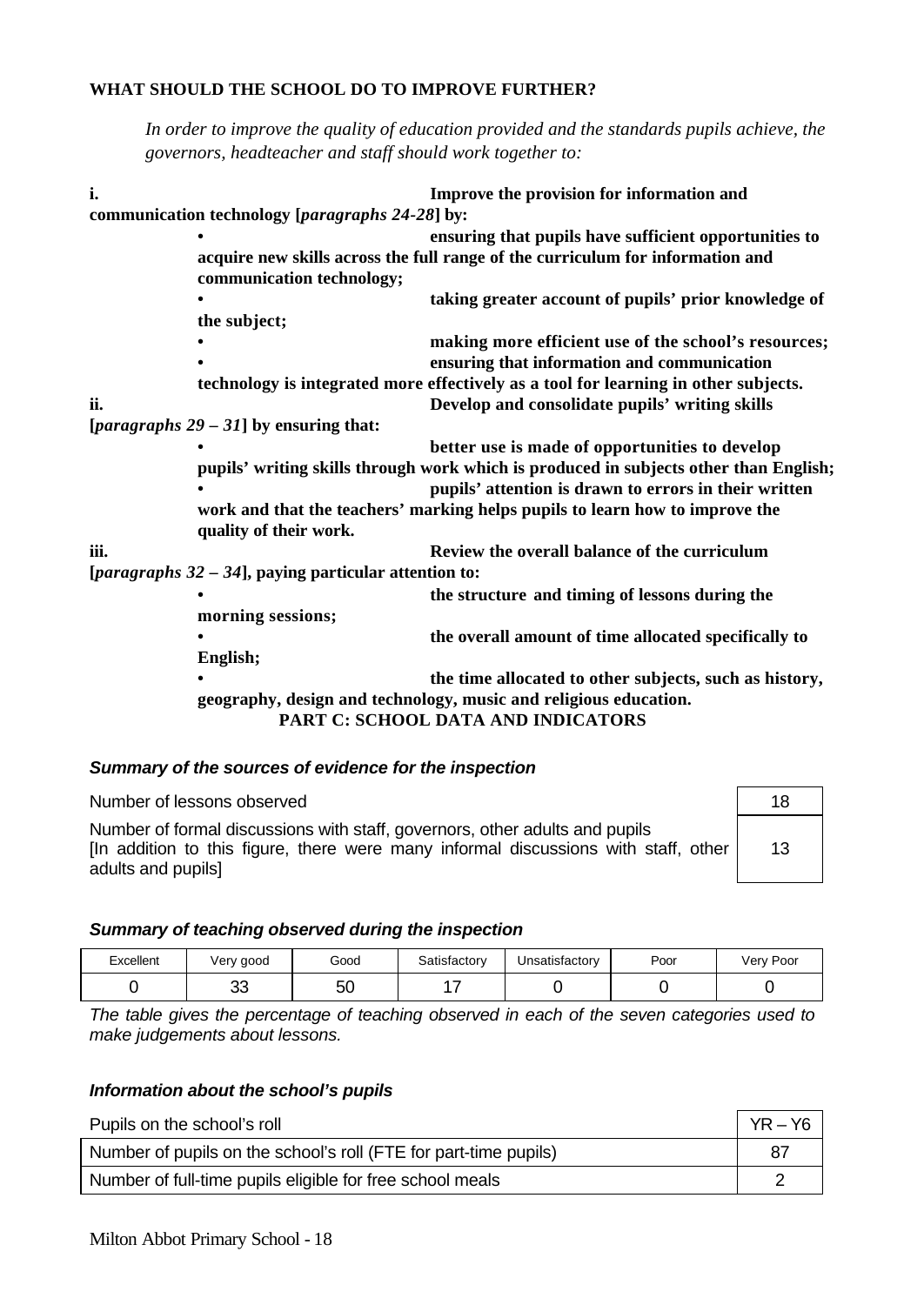## *FTE means full-time equivalent.*

| Special educational needs                                           | $YR - Y6$ |
|---------------------------------------------------------------------|-----------|
| Number of pupils with statements of special educational needs       |           |
| Number of pupils on the school's special educational needs register | 18        |

| English as an additional language                       | No<br>pupils |  |
|---------------------------------------------------------|--------------|--|
| Number of pupils with English as an additional language |              |  |

| Pupil mobility in the last school year                                          | <b>No</b><br>pupils |
|---------------------------------------------------------------------------------|---------------------|
| Pupils who joined the school other than at the usual time of first<br>admission | 8                   |
| Pupils who left the school other than at the usual time of leaving              | 9                   |

## *Attendance*

Authorised absence **Unauthorised** absence

|                           | %   |                           | $\%$ |
|---------------------------|-----|---------------------------|------|
| School data               | 4.4 | School data               | 0.   |
| National comparative data | 5.2 | National comparative data | 0.5  |

*Both tables give the percentage of half days (sessions) missed through absence for the latest complete reporting year.*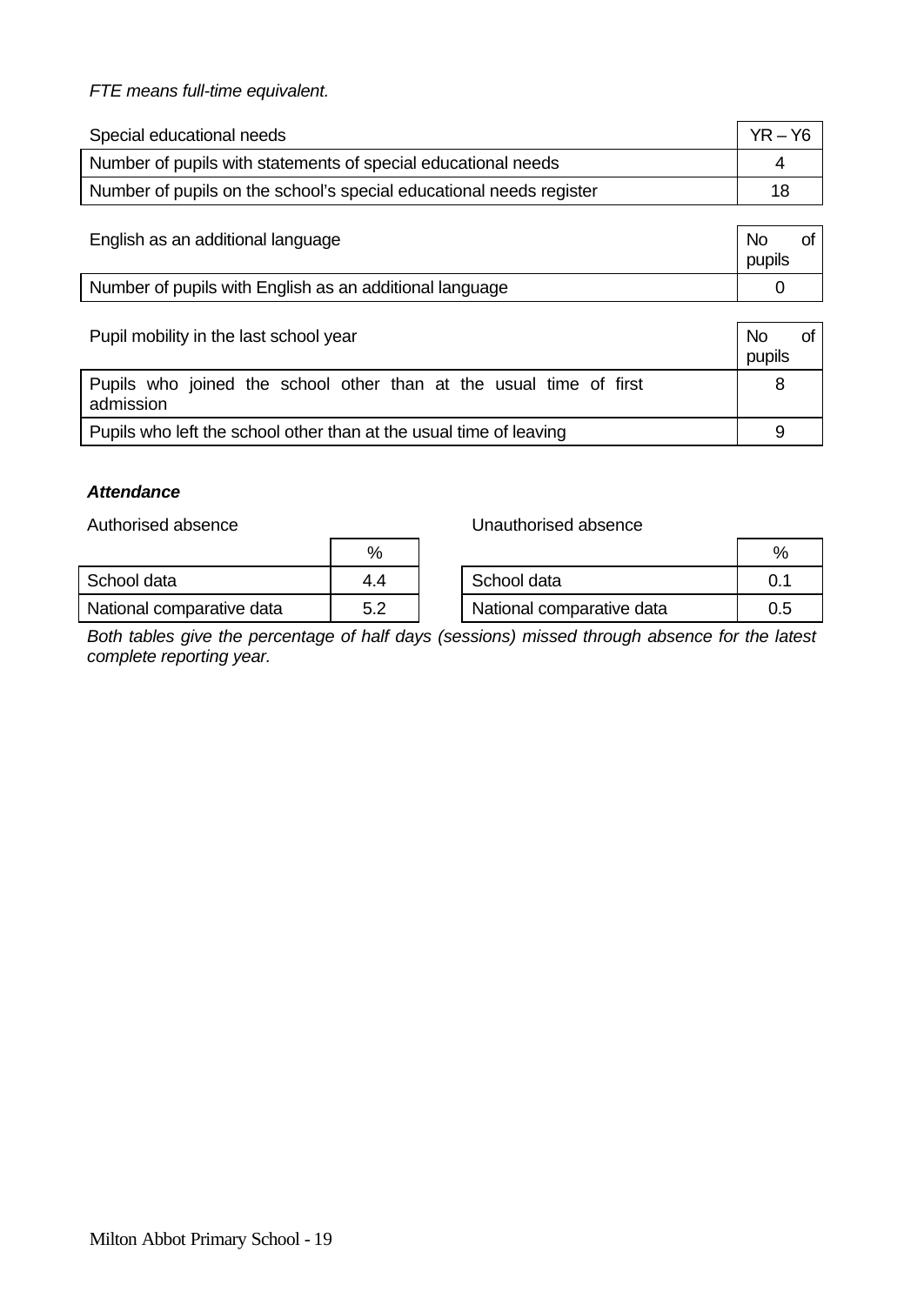## *Attainment at the end of Key Stage 1*

|                                                                                           | Year | Total |
|-------------------------------------------------------------------------------------------|------|-------|
| Number of registered pupils in final year of Key Stage 1 for the<br>latest reporting year | 2000 | 15    |

| <b>National Curriculum Test/Task Results</b> |          | Reading | Writing | <b>Mathematics</b> |
|----------------------------------------------|----------|---------|---------|--------------------|
| Numbers of pupils at<br>NC level 2 and above | Total    | 14      | 14      | 15                 |
| Percentage of pupils at                      | School   | 94 (87) | 94 (94) | 100 (87)           |
| NC level 2 or above                          | National | 83 (82) | 84 (83) | 90 (87)            |

| <b>Teachers' Assessments</b>                 |          | English | <b>Mathematics</b> | Science |
|----------------------------------------------|----------|---------|--------------------|---------|
| Numbers of pupils at<br>NC level 2 and above | Total    | 13      | 15                 | 15      |
| Percentage of pupils at                      | School   | 87 (87) | 100 (94)           | 100(87) |
| NC level 2 or above                          | National | 84 (82) | 88 (86)            | 88 (87) |

*Percentages in brackets refer to the year before the latest reporting year.*

## *Attainment at the end of Key Stage 2*

|                                                                  | Year | Total |
|------------------------------------------------------------------|------|-------|
| Number of registered pupils in final year of Key Stage 2 for the | 2000 |       |
| latest reporting year                                            |      |       |

| <b>National Curriculum Test/Task Results</b> |          | English | <b>Mathematics</b> | Science  |
|----------------------------------------------|----------|---------|--------------------|----------|
| Numbers of pupils at<br>NC level 4 and above | Total    | 15      | 15                 | 17       |
| Percentage of pupils at                      | School   | 88 (92) | 88 (84)            | 100 (92) |
| NC level 4 or above                          | National | 75 (70) | 72 (69)            | 85 (78)  |

| <b>Teachers' Assessments</b>                 | English  | <b>Mathematics</b> | Science  |         |
|----------------------------------------------|----------|--------------------|----------|---------|
| Numbers of pupils at<br>NC level 4 and above | Total    | 15                 | 15<br>17 |         |
| Percentage of pupils at                      | School   | 88 (84)            | 88 (92)  | 100(84) |
| NC level 4 or above                          | National | 70 (68)            | 72 (69)  | 79 (75) |

*Percentages in brackets refer to the year before the latest reporting year.*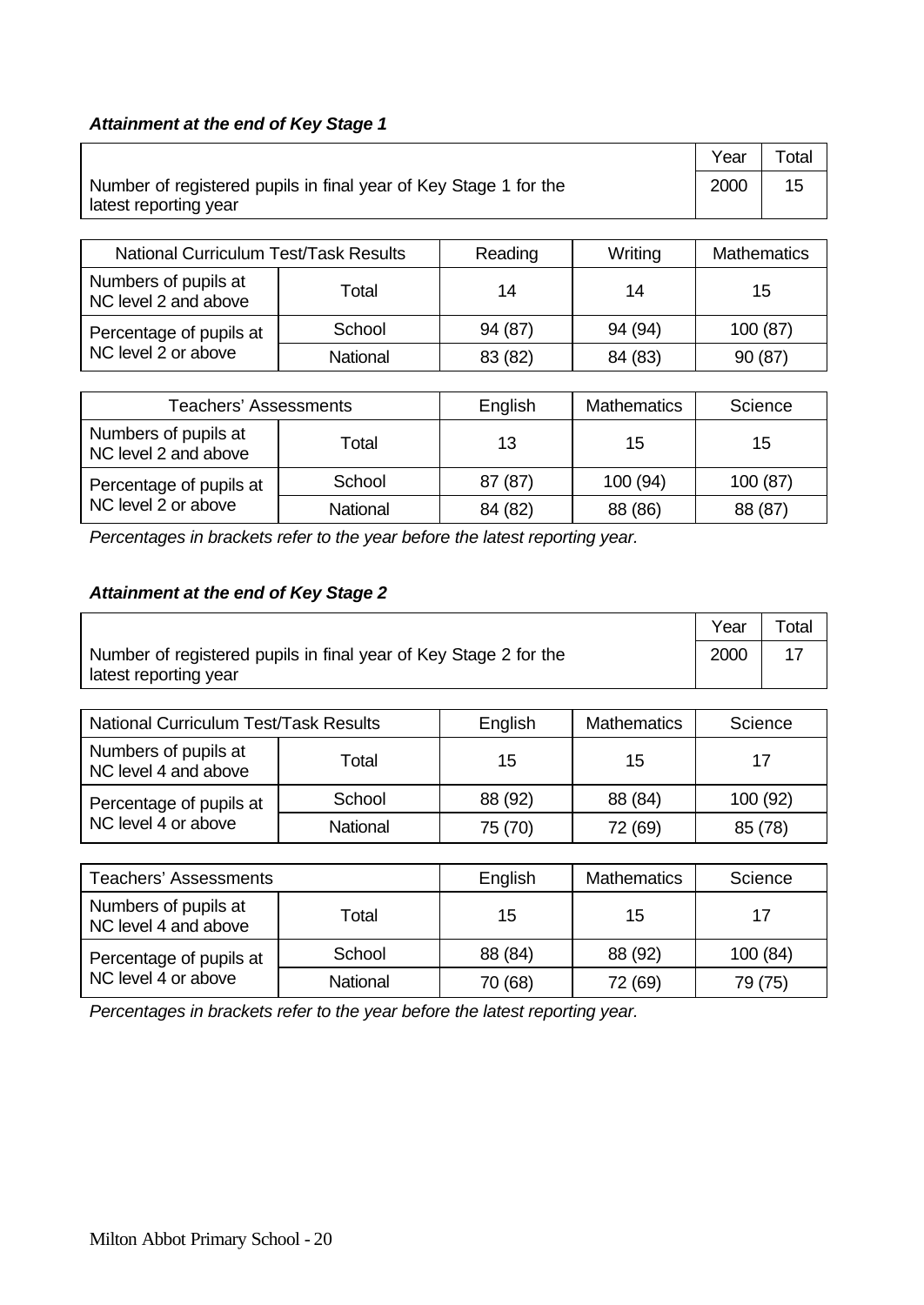|                                 | No of<br>pupils |                                       | Fixed<br>period | Perma<br>t     |
|---------------------------------|-----------------|---------------------------------------|-----------------|----------------|
| Black - Caribbean heritage      |                 | <b>Black</b><br>Caribbean<br>heritage |                 | 0              |
| Black - African heritage        |                 | African<br><b>Black</b><br>heritage   | 0               | 0              |
| $Black - other$                 | 0               | $Black - other$                       | ი               | 0              |
| Indian                          | 0               | Indian                                | 0               | $\overline{0}$ |
| Pakistani                       | 0               | Pakistani                             | 0               | $\overline{0}$ |
| Bangladeshi                     | O               | Bangladeshi                           | O               | $\overline{0}$ |
| Chinese                         | 0               | Chinese                               | ი               | $\overline{0}$ |
| White                           | 79              | White                                 | 0               | $\overline{0}$ |
| Any other minority ethnic group | 0               | Other minority ethnic<br>groups       | 0               | $\overline{0}$ |

*This table refers to pupils of compulsory school age only.*

## *Ethnic background of pupils Exclusions in the last school year*

|                                         | Fixed<br>period | Permanen<br>t |
|-----------------------------------------|-----------------|---------------|
| <b>Black</b><br>- Caribbean<br>heritage |                 | ∩             |
| African<br><b>Black</b><br>heritage     | ∩               | ∩             |
| $Black - other$                         | ი               | 0             |
| Indian                                  | 0               | 0             |
| Pakistani                               | 0               | 0             |
| Bangladeshi                             | 0               | 0             |
| Chinese                                 | 0               | 0             |
| White                                   | ი               | 0             |
| Other minority ethnic<br>groups         | ∩               |               |

*This table gives the number of exclusions of pupils of compulsory school age, which may be different from the number of pupils excluded.*

### Qualified teachers and classes: YR – Y6

| qualified<br>Total<br>number of<br>teachers (FTE) | 4.6  | Financial year | 1999<br>00 |
|---------------------------------------------------|------|----------------|------------|
| Number of pupils per qualified<br>teacher         | 18.9 |                |            |
| Average class size                                | 21.8 |                | £          |

### Education support staff:  $YR - Y6$

| Total number of education<br>support staff |    |  |
|--------------------------------------------|----|--|
| Total aggregate hours worked<br>per week   | 91 |  |

*FTE means full-time equivalent.*

#### *Teachers and classes Financial information*

| 4.6 | Financial year | 1999/20 |
|-----|----------------|---------|
|     |                | OC      |

| :1.8 |                                               | £           |
|------|-----------------------------------------------|-------------|
|      | <b>Total income</b>                           | 217,58<br>8 |
|      | Total expenditure                             | 211.27      |
|      | Expenditure per pupil                         | 2,201       |
| 91   | Balance brought forward from<br>previous year | 11,152      |
|      | Balance carried forward to next<br>vear       | 17,466      |